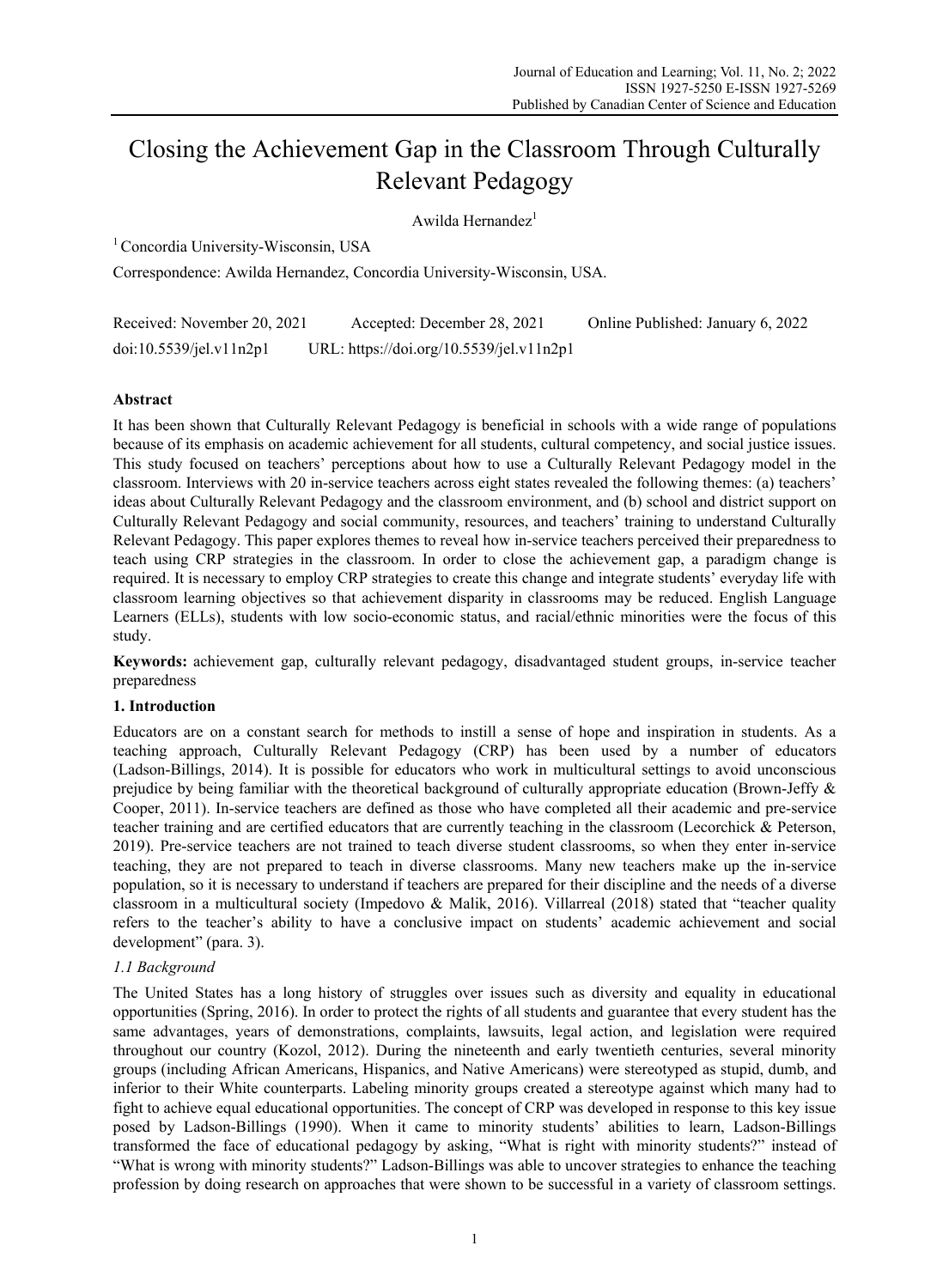During the study, three broad categories of teaching were found that could be used: "Academic achievement, cultural competency, and sociopolitical awareness" are the three dimensions of educator practice, according to the author (Ladson-Billings, 2014, p. 75). Teachers in CRP engage with students to help them acquire the skills that are essential for academic achievement, and individuals' differences are respected in the classroom environment. Teachers that use CRP aid students in achieving student excellence as well as personal development in a variety of settings. In their study, the researchers discovered a statistically significant relationship between observations of CRP and proactive efforts to regulate behavior (Larson et al., 2018). Christ and Sharma (2018) conducted research in which they investigated content selection in connection to CRP. The researchers were able to identify the difficulties and triumphs experienced by instructors who were attempting to integrate CRP into their classroom environments. According to their findings, there are four major obstacles to applying CRP: "resistance, a limited view of culture, a lack of knowledge about students' cultures and identities, and a lack of opportunity for students to develop critical consciousness (p. 55)." When school management is supportive of culturally appropriate instruction, student results are successful. Implementation needs financial help as well as leadership encouragement.

#### *1.2 Literature Review*

This qualitative interview study investigates the experiences of in-service teachers' perception of their readiness to teach using Culturally Relevant Pedagogy (CRP). The literature review, as a result, is centered on theoretical and empirical research relevant to CRP. Peer-reviewed journal articles published mostly in the United States form the basis of this study's reviewed literature. Most of the relevant and peer-reviewed literature was gathered via academic search engines such as ERIC, SAGE journals, EBSCOhost, and ProQuest. The National Center for Education Statistics (NCES), a branch of the Institute of Education Sciences, was the primary source of educational statistics data (IES). Culturally relevant pedagogy, training pre-service teachers in Culturally Relevant Pedagogy, the implication of CRP, multicultural professional development of pre-service teachers in CRP, closing the achievement gap with culturally relevant pedagogy, and multicultural education for pre-service teachers were some of the key terms that were used to search for relevant articles. Additional searches for qualitative research methodologies and design were carried out via the use of the internet and other sources.

## *1.3 Culturally Relevant Pedagogy*

Based on the Critical Race Theory (CRT), the CRP theoretical framework emphasizes race, social justice, and educational equality as the basis from which instructors may construct CRP methods (Brown-Jeffy & Cooper, 2011). Although it was developed by numerous legal scholars after the Civil Rights Movement, CRP is currently being used by many academics across a wide range of disciplines, including the humanities, social sciences, and law (Kumar, 2014). Among the four major tenets of CRT are the following: (a) racism is the dominant form of inequality in the United States; (b) race, class, gender, and sexuality are the focal points of the analysis; (c) the experiences of minorities enduring racism are a source of knowledge; and (d) Whiteness can be seen as a form of property that can be owned (Stefancic & Delgado, 2000).

In the United States, race debates have risen in the wake of multiple incidents of police brutality recorded on video by members of the general public where police have killed unarmed African Americans. Conversations about the militarized police mindset in the United States and how the criminal justice system treats minorities have been sparked as a result of these injustices not only in terms of the treatment of African-Americans and people of color but also the argument that racism and racial inequality are closely entwined in the U.S. society and exist independently of the preconceptions of individuals claiming that institutions and practices are predominantly responsible for the persistence of racial inequality in the United States. A debate on how race and racism are institutionalized and sustained in academic programs is absent from the class discussion on diversity in teacher education (Sleeter & Grant, 2017). Therefore, more research using various perspectives is required to understand the importance of race and racism in educators' teaching programs and, consequently, classrooms (Smith, 2020).

Innovative teaching practices, such as CRP, can help educators promote social justice as well as an understanding and raise awareness of how CRP strategies require educators to become more aware of their students' cultural diversity to help students achieve their highest academic potential by incorporating culture into the classroom environment (Pappamihiel & Moreno, 2011). Specifically, CRP incorporates curriculum content, instructional techniques, learning framework, classroom climate, classroom management, student-teacher relationships, and performance assessment. Ladson-Billings (1995) proposed CRP strategies in the 1990s because the researcher believed that the strategies promoted individual freedom and encouraged students to maintain cultural integrity based on shared knowledge and understanding while achieving academic success.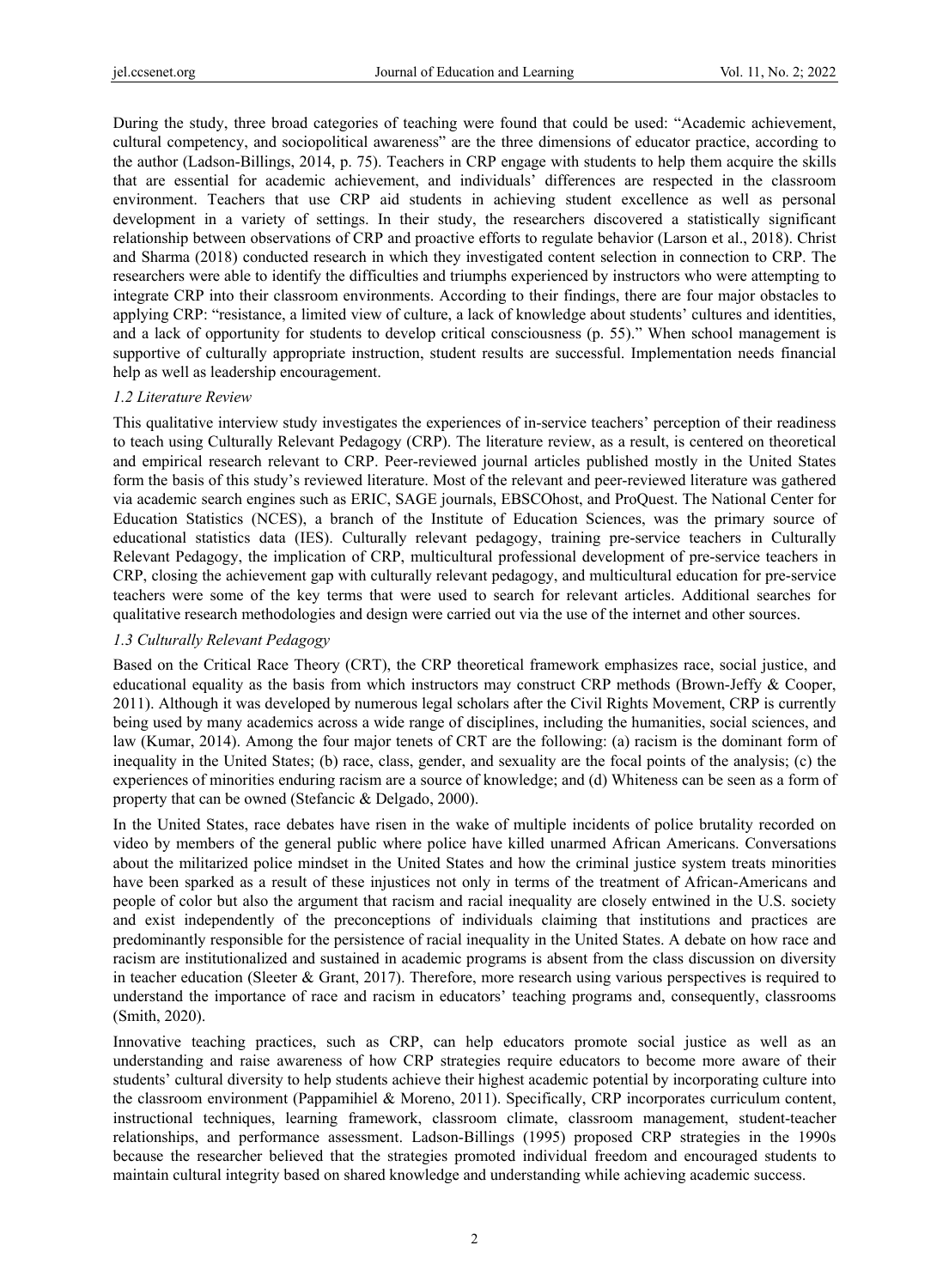Rather than arriving at school with a fresh start, students of color bring their unique set of cultural experiences, values, assumptions, and worldviews to the classroom (Harding-DeKam, 2014; Nasir, 2002). CRP strategies were developed in response to this need and provide educators with a means to interact with students on all levels, such as political/social/emotional/intellectual (Harding-DeKam, 2014; Nasir, 2002). CRP was proposed by Ladson-Billings (1995) to achieve academic success through the incorporation of a culturally relevant curriculum that would ultimately foster integrity, individual freedom, and shared knowledge and understanding. The CRP model was a synthesis of 25 years' worth of research literature and assimilation of CRT tenets, which resulted in five themes, (a) identity and achievement, (b) equity and excellence, (c) developmental appropriateness, (d) teaching the whole child, and (e) student teacher relationships, from which to put CRP into perspective.

The primary premise of CRP is for educators to become cultural translators or bridge builders between a student's prior cultural knowledge and what is being taught in the classroom (Vescio, 2016). CRP enables educators to take a student's everyday lived cultural experience and made appropriate classroom connections through examples, comparisons, and contrasts to what needs to be taught. CRP strategies are transformational and incorporate teaching mechanisms that promote minority students' success while supporting their heritage, language, and cultural identity (Harding-DeKam, 2014; Nasir, 2002). By using these strategies, educators can minimize the achievement gap among minority students (Shevalier & McKenzie, 2012). According to Shevalier and McKenzie, applying CRP in the classroom is an effective teaching method because these strategies are designed to positively impact students by building communication and relationships with a caring approach. CRP has proven to be effective academically and has the power to promote students' social and emotional development (Byrd, 2016; Larson et al., 2018; Lopez, 2016). Hence, closing the achievement gap will require transformational change at the individual and classroom levels (Ladson-Billings, 1995). CRP strategies may provide educators the tools necessary to create this change by making connections between students' everyday lived culture/context with learning objectives within the classroom (Vescio, 2016).

#### *1.4 Achievement Gap Linked to Poverty*

Many studies have shown that poverty has a significant impact on the development of children (Howard et al., 2009; Williams & Crockett, 2013). Poverty has been linked to students' depression, poor health, and poor academic performance. According to research, 83% of 4th graders from low-income homes are unable to read fluently (Fiester, 2010; Hutchison & Reinking, 2011; Williams & Crockett, 2013). Later, O'Hara (2006) discovered that children from households with greater earnings had a vocabulary of roughly 1,100 words by the age of three, but children from families in poverty only know about 525 words at the same age.

These children generally confront several structural impediments that may severely damage their life, including academic, financial, and social failure. They may be regarded as non-citizens, paid less, denied equal education and health care access, racially profiled, and viciously assaulted or murdered by law enforcement officers. Researchers have observed the focus on the school-to-prison pipeline and the extended silence of African Americans (Fletcher, 2017; Howard & Navarro, 2016; Sleeter & Grant, 2017). In order to better understand and support all children, particularly students of color, these areas/barriers must be thoroughly studied. Murnane (2007) postulated that children who grow up in poverty are more likely to drop out of school without the skills essential to make a good livelihood in today's rapidly changing economy. These adolescents are often impoverished, disenfranchised, and oppressed, according to many studies (Dozier et al., 2006; Janks, 2010; Kuby, 2013; Murnane, 2007).

Research shows that many pre-service and in-service teachers do not grasp the impact of poverty on their students' learning and even on their own teaching (Bennett, 2008). Thus, many educators use assumptions about students living in poverty as a basis for their teaching (Gorski, 2012). These preconceptions generally hinder students when it comes to power, privilege, and access to an equal education. Students' socio-economic position, disability, gender, religious affiliation, and culture are all representations of different types of learners, and educators in training should be aware of and prepared for them (Valeriu, 2017). So, the findings of this research support required learning standards reflecting the variety of students in today's classroom.

While being Black does not cause poverty, studies show that Black Americans have suffered more than White working-class counterparts and have less job/labor rights (Kropp, 2002; Moreno, 2006; Perea, 2011; Standing, 2011). Vulnerable social groups are marginalized in varying degrees, according to Fletcher (2017). Intersectionality (Crenshaw, 1991) motivates us to use oppressed people's experiences to solve oppressive organizations and systems. Current pre-service educational programs lack multicultural professional development and CRP strategies; thus, new educators may lack the tools necessary to facilitate minority student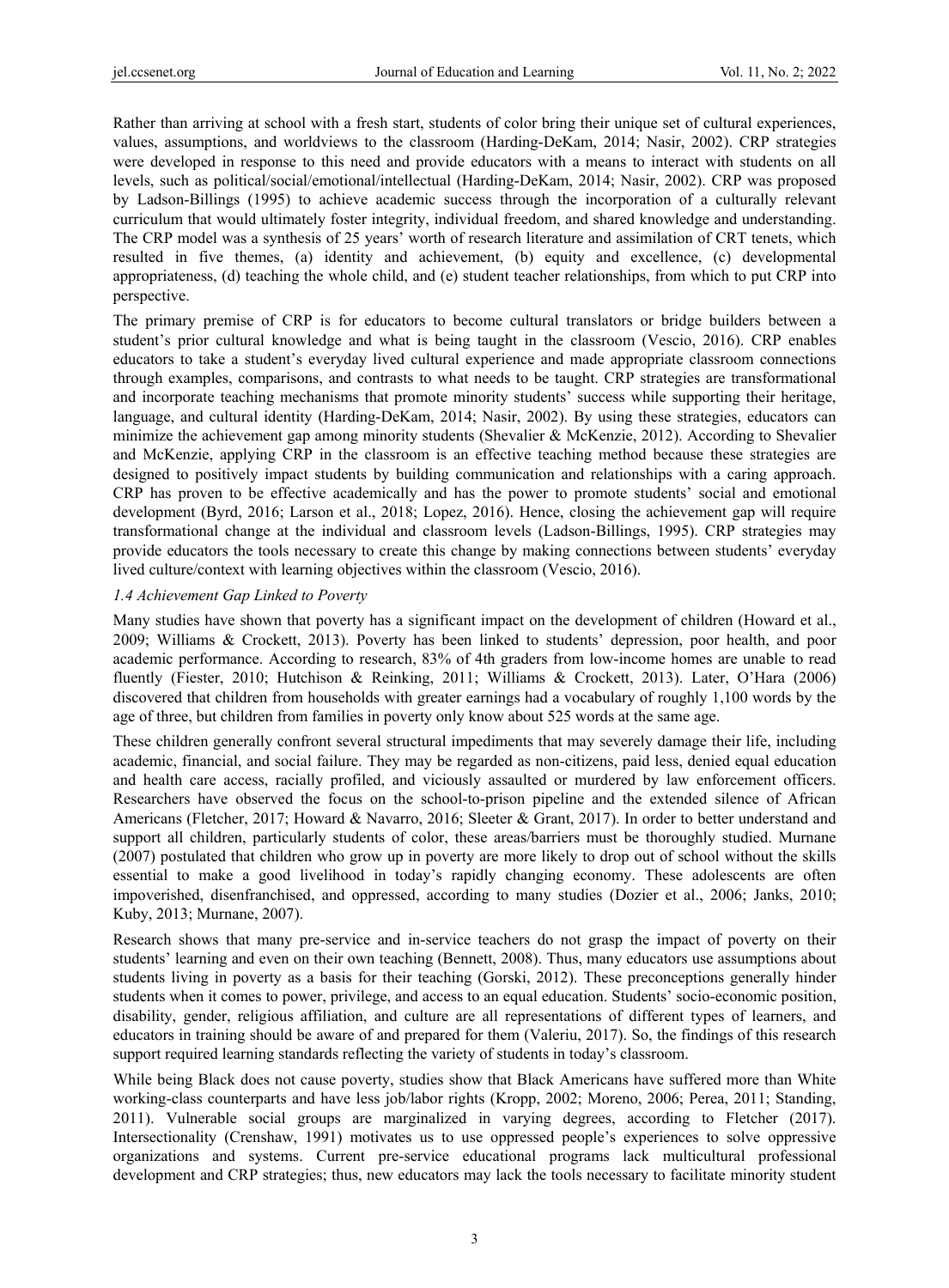learning (Colgren & Sappington, 2015; Gagnon & Mattingly, 2018; Patel et al., 2016; Pierce, 2017). A lack of availability and effectiveness of multicultural professional development has contributed to the achievement gap by hindering teachers' ability to see their students through a culturally diverse lens (Colgren & Sappington, 2015; Gagnon & Mattingly, 2018; Patel et al., 2016; Pierce, 2017).

Neglecting to incorporate effective multicultural education within pre-service professional development programs prevents educators from understanding the connection between culture and learning as well as in obtaining the skills necessary to connect with their students and their cultural identity, native language, and family life (Colgren & Sappington, 2015; Gagnon & Mattingly, 2018; Patel et al., 2016; Pierce, 2017; Taylor et al., 2016). As a result, students' academic needs become invisible to the teacher and result in a teachers' inability to fully unlock their students' academic potential (Gay, 1994; Yuan, 2017). The public education system has a significant achievement gap (Wagner, 2017). The researcher concentrated on the academic achievement gaps between White and Hispanic students, English Language Learners (ELLs), and disadvantaged socio-economic groups for this study. As a result, the articles in the next section will focus on the disparity in academic achievement between these three subgroups.

#### **2. Achievement Gap-School Based Factors**

Racial and Ethnic Minorities. The percentage of Hispanic students in U.S. schools increased by 8% between 2000 and 2013, despite a drop in the ratio of white and black school-age children (5−17 years old) (Musu-Gillete et al., 2016). Because of this, the Hispanic population in the United States is the fastest increasing group in the country. From 1990 to 2013, the performance gap between White and Black students in fourth grade decreased by six points in reading and mathematics. By the time students entered 12th grade, the reading difference between White and Black students had increased by six points, but the mathematics gap had stayed the same. Mathematics and reading achievement gaps between Hispanics and non-Hispanics have not changed over the last 2 decades. Achievement gaps were also significant among 12th-grade students. Since 2005, the average mathematics score for White 12th-grade students has been higher than for Black, Hispanic, and American Indian/Alaska Native students. Asian students out-performed White students in 2015 by 1 point (Musu-Gillete et al., 2016, p. 67). At grade 12, the achievement gap between Whites and Blacks in reading was greater in 2015 (30 points) than in 1992 (24 points), but the achievement gap between Whites and Hispanics in reading was not substantially different in 2015 (20 points) (Musu-Gillete et al., 2016, p. 6). In elementary and high school, the achievement gap between Whites and Hispanics stayed unchanged. Because of their socio-economic status, minorities and ELLs are less prepared and equipped to apply, enroll in, or graduate from college than their wealthier counterparts (Musu-Gillete et al., 2016; Wagner, 2017).

#### *2.1 Low Socioeconomic Status Groups*

The majority of minorities come from low-income or low-socioeconomic-status households (McFarland et al., 2018). Public school students, both charter and conventional, are eligible for free or reduced-price meals under the National School Lunch Program (FRPL). This data is used by the NCES to estimate the proportion of a school's student population that is low-income, and then it is compared to the demographics of the student body as a whole. A high-poverty school is defined as (> 75% students eligible for FRPL), a mid-poverty school (50.1−75% students eligible for FRPL), and a low-poverty school (25% students eligible for FRPL); minorities predominate at schools with high or moderate poverty. In particular, 73% of Hispanic students and 74% of Black students were in the mid- and high-poverty school groups, whereas just 33% of White students were in these categories, according to the study. Low socio-economic status and underfunded education systems aggravate any racial/ethnic differences in academic performance that may exist.

#### *2.2 English Language Learners*

Nearly half of the nation's K–12 public school students studied English as a Second Language (ELL) in 2015 (McFarland et al., 2018); also, 3.8 million of the participants were Hispanic or 78% of the total. Students from Asian backgrounds were the second-largest ethnic group to engage in an ELL program, followed by White students (5.5%) and Black students (2.5%) (3.5%: Musu-Gillete et al., 2016). There was a substantial Hispanic student population connected with disadvantaged socio-economic status and English language learners (McFarland et al., 2018). It was shown that the Hispanic student population has the most grievances related to race/ethnicity, low socio-economic status, and ELLs (McFarland et al., 2018).

#### *2.3 The Academic Achievement Gap*

School Based Factors. A solution to the problem of academic achievement gaps will have to be multifaceted (Hachfeld et al., 2015; Peters et al., 2016; Pezzetti, 2017; Public-Impact, 2018). Out-of-school and school-based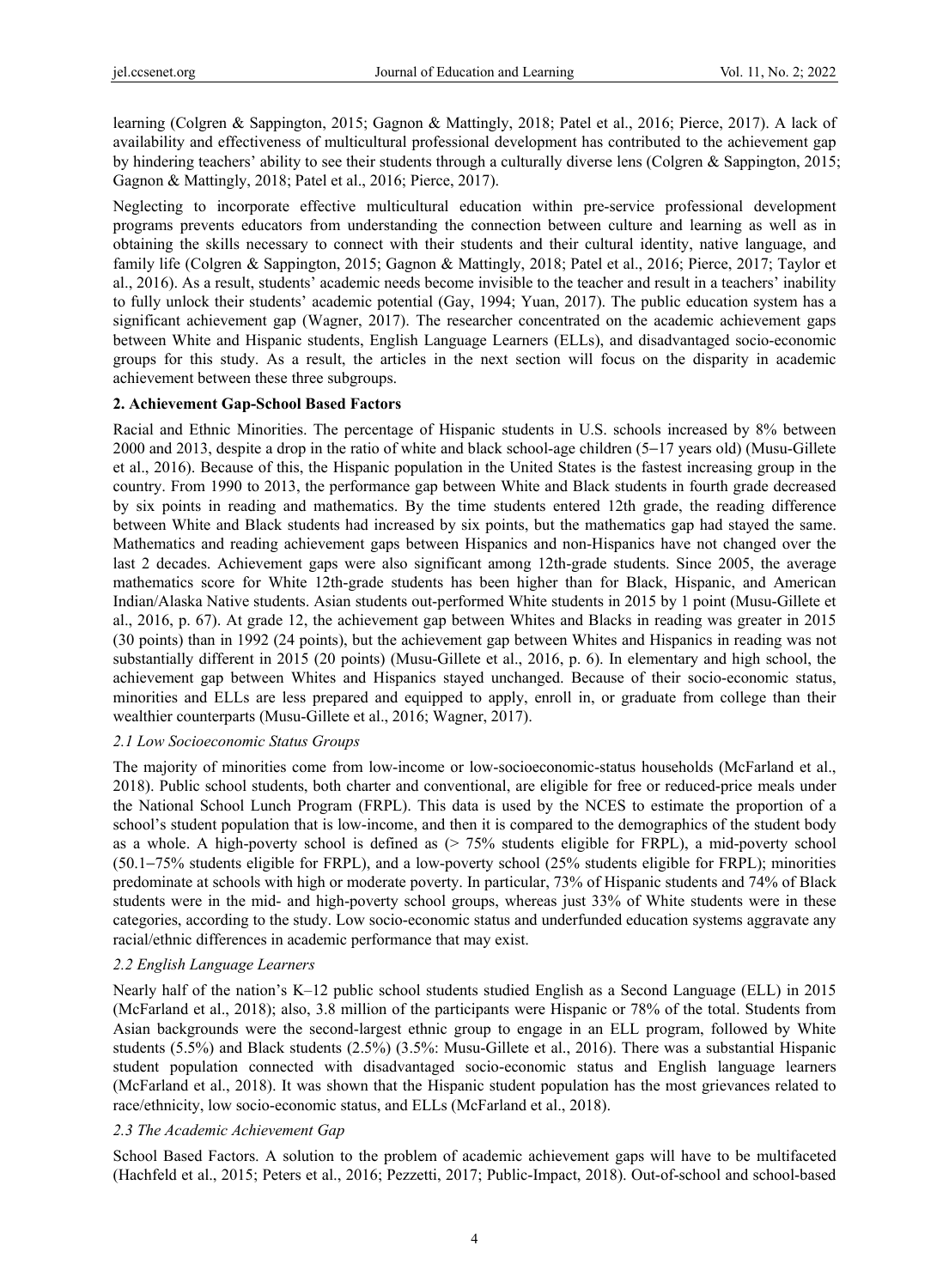variables and the psychological impacts of institutionalized racism and oppression are among the possible reasons for academic achievement disparities (Hachfeld et al., 2015; Peters et al., 2016; Pezzetti, 2017; Public-Impact, 2018). Out-of-school elements that negatively impact a student's general well-being, personal health, and academic achievement, and competence cannot be controlled by educators (Public-Impact, 2018). Race and socio-economic status have been found to have a significant impact on these variables (Pezzetti, 2017; Public-Impact, 2018). For example, a student's academic success is strongly influenced by factors outside of the classroom, such as parental involvement in the home (such as helping with homework or reading aloud together), the primary language spoken at home (such as exposure to English and its vocabulary), health and well-being (such as physical and mental health) and living conditions (such as overcrowding or unsafe conditions) (Peters et al., 2016; Pezzetti, 2017; Public-Impact, 2018). Educators may be able to address institutionalized racism by enhancing the traditional education paradigm by addressing school-based factors that lead to achievement disparities (Colgren & Sappington, 2015). A teacher's competence may influence students' academic progress and accomplishment, differences in students' learning, school policies, and students' experiences in the classroom (Hachfeld et al., 2015; Peters et al., 2016; Pezzetti, 2017; Public-Impact, 2018).

Race/ethnicity disparities in academic success have been linked to three school-based variables (Hachfeld et al., 2015; Peters et al., 2016; Pezzetti, 2017; Public-Impact, 2018). In particular, the cultural mismatch that hinders the effectiveness of teachers, the bias in the discipline that is perpetuated by school policies such as zero tolerance, and the experience of students of in-school segregation as it relates to classes with a higher concentration of White students than minorities (Colgren & Sappington, 2015; Egalite et al., 2015; Glock, 2017; Mallett, 2015). Students from low-income families are also more likely to have underqualified or ineffective teachers, to be under-recognized for gifted or advanced courses, to be disproportionately diagnosed and represented in special education classes, and to have limited access to supplemental academic services, as a result (Grissom et al., 2017; Peters et al., 2016; Pezzetti, 2017; Public-Impact, 2018).

#### *2.4 Teacher-Student Racial Congruence*

Further, the current racial makeup of educators does not match that of the student body or the general public. Research findings on the effects of same-race teachers on minority and low-income students' academic achievement and retention rates vary (Banerjee, 2018; Egalite et al., 2015; Gershenson et al., 2018; Holt & Gershenson, 2015; Lindsay & Hart, 2017). A causal-comparative quantitative study conducted in 2015 concluded that an ethno-racial match between teacher and student increases academic achievement/performance in some minority groups in the short-run (Egalite et al., 2015; Holt & Gershenson, 2015). Using open-source data from a state-mandated standardized test called the Florida Comprehensive Assessment Test (FCAT), researchers examined the reading and math test scores for public school students in third through tenth grade against their reported demographics and their teachers (Egalite et al., 2015). Data was collected for each academic school year from 2001−2002 and 2008−2009. Researchers employed student fixed effects to measure the teacher-student demographic match and academic achievement. Using this method allowed researchers to eliminate bias by calculating the coefficient within as opposed to between students.

The findings demonstrated a significant relationship between same-race teachers and academic achievement within all demographics except Hispanics. Researchers attributed this outlier to the heterogeneous makeup of the Hispanic ethnic group found in the state of Florida. Namely, people of Puerto Rican, Mexican, and Guatemalan descent all reported as Hispanic making it difficult to match teacher to student demographics. Similarly, two studies conducted on same-race teachers and minority students' absenteeism and frequency of suspension revealed significant findings (Gershenson et al., 2018; Holt & Gershenson, 2015). The 2015 study revealed a significant decrease in the number of days a student was absent from class and the number of suspensions acquired when teachers' demographics matched that of their own (Holt & Gershenson, 2015). Further, Gershenson et al.'s (2018) study revealed an increase in retention of Black students and an increase in their matriculation rate.

In contrast, a study conducted in 2017 concluded that same-race teachers (African-American teachers matched with predominantly African-American student classrooms) had no statistically significant effect on academic achievement in reading and math for minority students (Banerjee, 2018). However, the overall diversity of the teaching workforce does have a significant effect on how effective educators are in teaching minority students. This research study began in 1998 while participants were in Kindergarten and concluded in 2007 when the cohort entered the eighth grade. Data collected from the Department of Education's Early Childhood Longitudinal Survey (ECLS-K) was sampled when participants were in Kindergarten ( $n = 19,680$ ), first, third, fifth, and eighth grade. During each stage of data collection, parents, teachers, and school administrators were asked to complete a survey. The final number of participants within the study by its conclusion was 6,350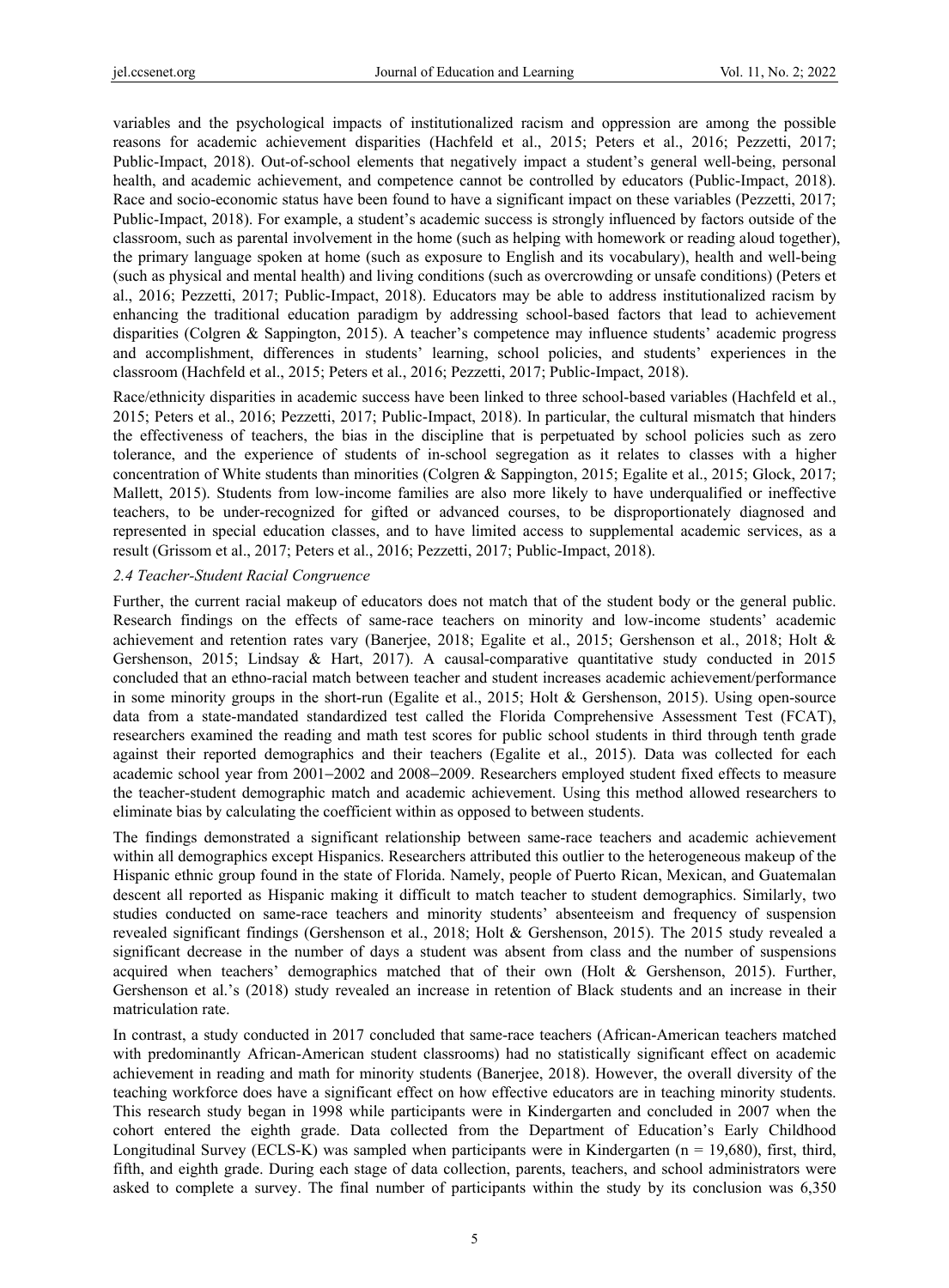students. The researcher employed cross-classified growth models to analyze the data.

#### *2.5 Educational Disparities*

The academic achievement gap is prevalent within the public school system (Wagner, 2017). Although there are several groups from which an achievement gap exists, the researcher focused on the academic achievement gaps found between White and Hispanic students, ELLs, and low socio-economic status groups for the purposes of this study. Hence, the following section will consist of journal articles specifically examining the academic achievement gap for these three groups.

### **3. Closing the Achievement Gap**

Based on research findings, it is evident that the academic achievement gap in minority students exists and is maintained and perpetuated by traditional school constructs (Anthony-Stevens et al., 2017; Banerjee, 2018; Gershenson et al., 2018; McFarland et al., 2018; NEA, 2018). CRP strategies are proposed to be a solution (Lopez, 2016). Although a great deal of research has been conducted on the need for multicultural professional development and educators' perceptions of it, few research studies have examined how the concept of CRP strategies are taught to pre-service teachers moving to full-time teaching positions; how in-service teachers apply CRP strategies within the classroom; and how the application of strategies affect student achievement and behavior (Anthony-Stevens et al., 2017; Banerjee, 2018; Gershenson et al., 2018; Holt & Gershenson, 2015; Lindsay & Hart, 2017).

A correlational study conducted in 2016 proposed to examine the relationship between the implementation of CRP strategies within the classroom and its effect on student behavior and achievement in obtaining reading milestones within the Latino student population (Lopez, 2016). Research findings suggested a positive correlation between the implementation of CRP strategies and student outcomes (increased reading scores). Teachers reported a strong belief that the application of CRP strategies within the classroom had students with the highest increase in reading scores by the end of the year. A total of 244 students in third to fifth grade participated as well as 16 teachers. Achievement outcomes were measured by the collection of test scores from a standardized test used by the state to assess reading benchmarks. Hence, the research findings suggest a link between the implementation of CRP strategies and positive student outcomes.

Similarly, a quantitative study conducted in 2016 focused on students' perceptions of their teachers' use of CRP strategies within the classroom (Byrd, 2016). Researchers surveyed students on their instructor's constructivist teaching practices and cultural engagement, specific measures of school racial socialization, academic outcomes, and racial attitudes. Participants consisted of a random sampling of 315 students from the age of 12 to 18 years old using an online survey. Research findings suggested a positive association between greater academic outcomes, constructivist teaching practices, and promotion of cultural competence. Specifically, students reported being more interested in school and having a greater sense of belonging when instructors used constructivism (use real-life examples, videos, pictures, guest speakers as teaching tools) teaching practices and could learn more about their own heritage and culture at school (racial socialization). Hence, research findings suggest a positive association between CRP strategies and academic outcomes as it relates to the promotion of cultural competence and teachers' constructivist practices. Researchers concluded that constructivist practices allowed students to become comfortable within their surroundings, thereby facilitating higher engagement and peer connection. Ultimately, this teaching practice facilitated intergroup relations and reduced prejudice within the classroom.

Finally, a quantitative study conducted in 2017 found a positive association between implementation of CRP strategies and proactive behavioral management (PBM) within the classroom resulted in increased student engagement and positive behavior (Larson et al., 2018). Participants consisted of a total of 274 teachers (86% female, 80% white, 47% middle school teachers) from 18 different schools located in the same school district. The district was located in both urban and suburban areas. Researchers employed structural equation modeling (SEM) to analyze their findings. Research findings from this study provided evidence that CRP strategies increase student engagement and, when used in conjunction with PBM, can help to augment biases in discipline practices of minority students. Researchers analyzed the observed behaviors of students and teachers within 248 classrooms against several self-reporting surveys. Researchers wanted to explore the relationship between teachers implementing PBM and CRP strategies and their effects on student engagement and positive behavior.

In conclusion, research findings suggested a positive correlation between the implementation of CRP strategies and student outcomes (Byrd, 2016; Larson et al., 2018; Lopez, 2016). Specifically, research findings demonstrated an increase in academic performance (increased reading scores), sense of belonging, student engagement, and augmentation of biased discipline practices (Byrd, 2016; Lopez, 2016) when CRP strategies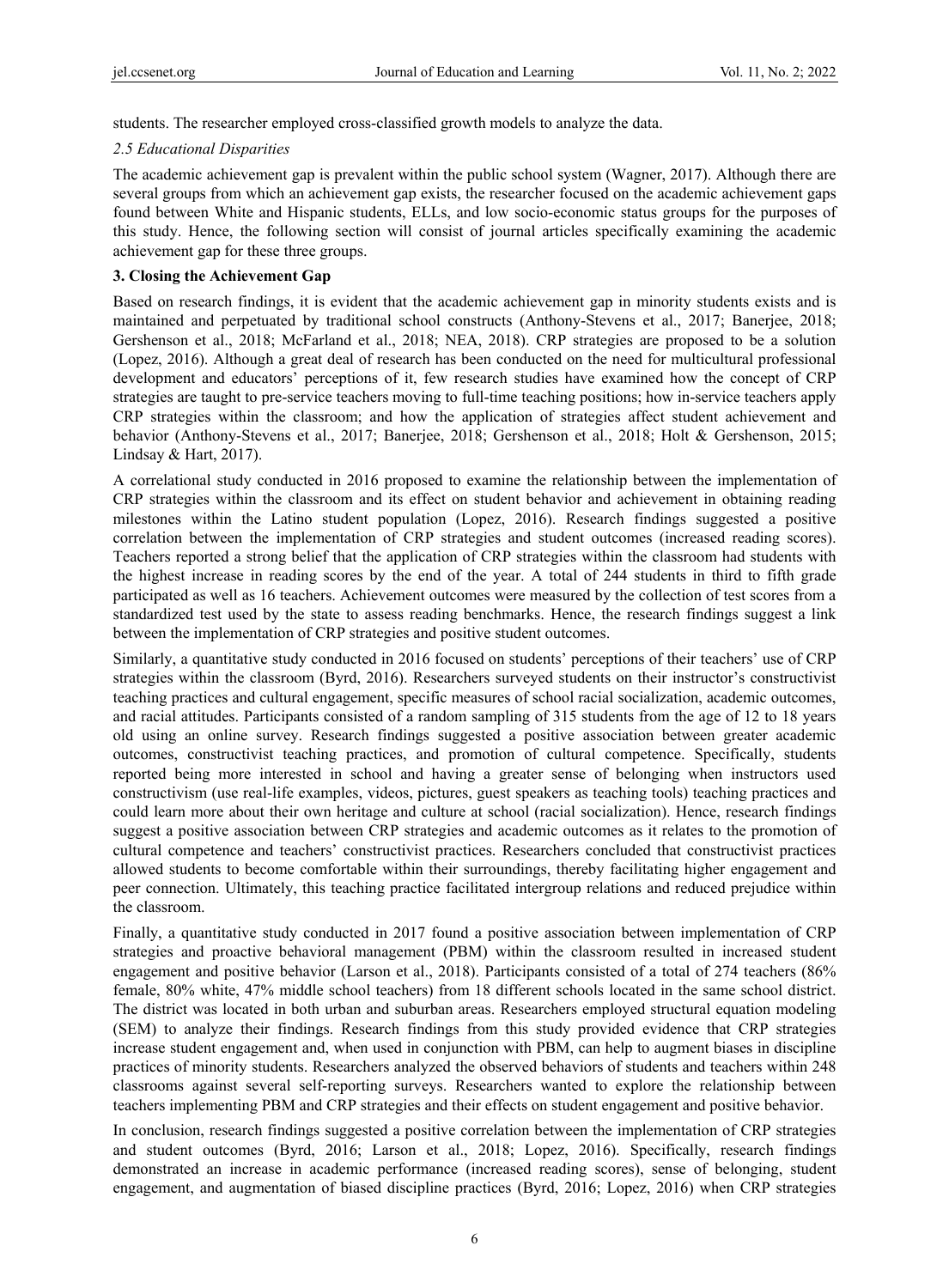were used. Hence, the research literature on the implementation of CRP strategies indicated a strong positive outcome for minority students. However, since only three studies within the literature review supported the implementation of CRP strategies, more research in this area is warranted.

## *3.1 Gap in Literature*

A gap in the research has been discovered on in-service teachers' perspectives of how CRP implementation can benefit high school teaching (Larson et al., 2018; Vescio, 2016). The research problem for this study is that in-service teachers in diverse classrooms may lack the tools and support necessary to employ CRP strategies successfully and effectively. Incorporating CRP's multicultural views is critical for developing a supportive, student-centered approach that represents minority students and provides a diverse variety of learning activities to provide successful and meaningful educational experiences (Hernandez  $\&$  Shroyer, 2017).

The research review's primary methodology was qualitative case studies that aimed to broaden new ideas and understandings by the use of in-depth interviews (Lambeth & Smith, 2016; Rodriguez et al., 2017; Samuals, 2018). The researchers examined their study issues using in-depth interviews and questionnaires. However, like with many other studies in our evaluation of the literature, the researchers did not conduct an appropriate survey of relevant stakeholders at several levels. Specifically, they interviewed just one source, despite the fact that they collected data from many sources (in-depth interviews and surveys; teacher educators, administrators, students). Additionally, many research studies focused on in-service and pre-service educators rather than on the student population, limiting viewpoints on this study issue (Grant & Jones, 2016; Samuals, 2018). Finally, none of the research identified included the perspective of school administrators.

Several variables are thought to contribute to the academic achievement gap within the literature review. Using the CRP framework as a lens from which to view the variables highlighted within this review, it is evident that the implementation of CRP strategies and CRP could reduce the academic achievement gap and create equity within the classroom (Byrd, 2016). Further, current research on how to implement CRP strategies within the classroom is limited. Hence, the current literature review supported examining how pre-service training programs educate pre-service teachers in multicultural professional development and how those teachings are implemented within the classroom.

## **4. Purpose of the Study**

The goal of this qualitative study was to investigate how in-service teachers perceived their preparedness to teach using CRP strategies. According to Bonner et al. (2018), A CRP teaching style supports every student's value and achievement in a diverse school population. It has been established that CRP methods applied in various situations have a good effect on student engagement (Vescio, 2016). Researchers discovered that teachers who adopted CRP were more likely to predict favorable results for their students' development by focusing on the unique requirements of their varied classes. Future educators and researchers may benefit from the experiences of educators who serve different groups in order to build successful implementation techniques for CRP.

The conceptual framework for CRP served as the foundation for this qualitative study (Ladson-Billings, 1995). The aim of this interview study was to explore the perceptions of in-service high school teachers teaching a diverse population of students located in the United States. The research explored how in-service teachers perceived the impact that CRP has on their preparedness to offer culturally diverse teaching within their lesson delivery. The inquiry addressed the following question: How do in-service teachers perceive their preparedness to teach using CRP strategies? United States classrooms are filled with students who come from diverse ethnic and racial backgrounds, and it is crucial to understand how current education programs are preparing educators for this challenge (Ladson-Billings, 1995; Wells et al., 2016). Researchers Flinders and Thorton (2004) stated that "multicultural education has not yet become a central part of the curriculum regularly offered to all students; instead, educators have relegated it primarily to social studies, language arts, and the fine arts and have generally targeted instruction for students of color" (p. 2). Flinders and Thorton also noted that issues exist among diverse student populations, such as language and cultural differences, which can create anxieties within the school. These issues have "profound implications for developing instructional programs and practices at all levels of education that respond positively and constructively to diversity" (p. 1).

Through the lens of a CRP theoretical framework, the purpose of the qualitative research study was to explore how in-service teachers perceive their preparedness to teach using culturally responsive practices strategies and the impact of CRP in the classroom teaching strategies. If teachers are well-prepared to implement these strategies, then teachers could exhibit characteristics related to their competence to use CRP within classrooms based on their perceived preparedness (Lew & Nelson, 2016). Further, the study explored how CRP translates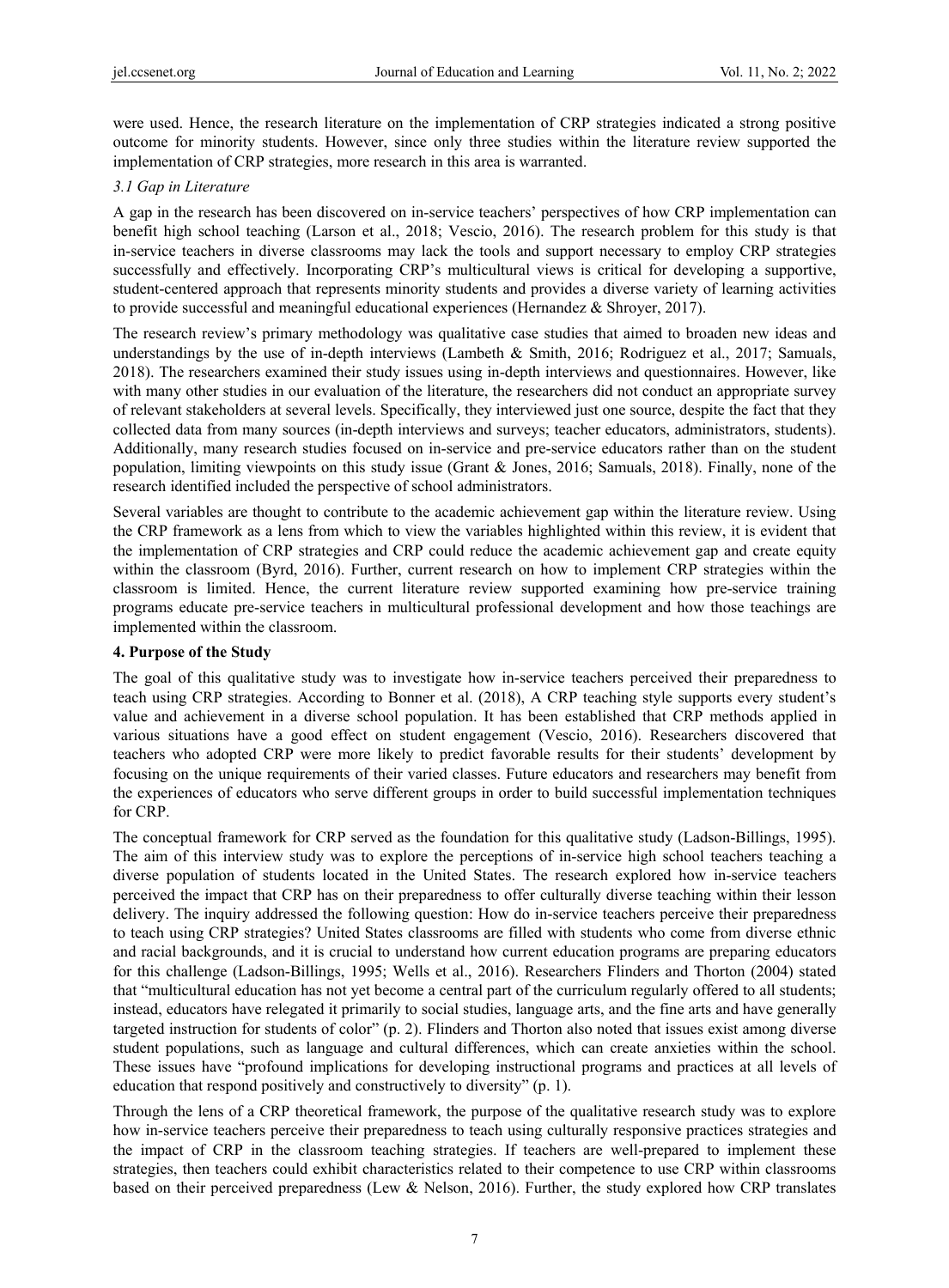into in-service teachers' practice within their classrooms. In other words, the researcher explored how teachers perceive their classroom instruction and the implementation of a CRP approach in lesson design and delivery.

Further, because the current research literature does not outline the specific steps needed to evoke a CRP model, findings from this study can help highlight the teacher's perceptions of preparedness when it comes to using a CRP approach. Finally, in-service teachers' perceptions on how to implement what they have learned from their multicultural in-service courses were explored, thereby illustrating teachers' perspectives of how they implement CRP in the classroom. Participants shared feedback on their time as a pre-service teacher that was relevant to how they view CRP or how it should be emphasized more with pre-service coursework.

#### **5. Research Question**

How do in-service teachers perceive their preparedness to teach using CRT strategies?

## *5.1 Methods*

## 5.1.1 Research Design

Creswell and Poth (2017) stressed that the goal of qualitative inquiry in social environments was to find common themes in the responses of the study participants. The researcher's intent will be to assess and analyze the responses from the participants through their shared feedback and experiences. In qualitative research, Patton (2015) described the research process as an inquiry into the nature of a problem. A need to explore experiences is based on an interpretive perspective (Merriam & Grenier, 2019). Some themes cannot be measured statistically; thus, qualitative researchers are more interested in learning about how individuals understand and experience their world.

## 5.1.2 Research Population and Sampling

## Target Population

A target population represents the study's population to which findings can be generalized. In qualitative research, the target populations are clearly identified for the purposes of a research study (McMillan & Schumacher, 2010). The target population was in-service educators teaching at a high school in a diverse community (i.e., Title 1 schools). Many of the teacher participants hold special certifications (e.g., special education, gifted education), master's degrees, or other specializations. Educator participants were not limited to core subjects, and educators represented many subjects taught in high school, including English, American History, Music, Mathematics, English as a Second Language, Spanish Language, Western Civilization, Civics and Government, and Science, Technology, Engineering and Mathematics (STEM).

#### Table 1. Demographics of educator participants

|                 | <b>Total Count</b> | Percentage |  |
|-----------------|--------------------|------------|--|
| Female Teachers |                    | 85%        |  |
| Male Teachers   |                    | 15%        |  |

Table 2. Educator teaching experience

| Teaching Experience (in years) | Percentage |
|--------------------------------|------------|
| $1 - 10$                       | 29.41%     |
| $10 - 20$                      | 64 70%     |
| $20 - 30$                      | 23.52%     |

Teachers varied in experience from recently hired to well-seasoned professionals with many years of classroom teaching experience, including 29.41% of participants with 1−10 years of teaching experience, 64.70% of participants with 10−20 years of teaching experience, and 23.52% of participants with 20−30 years of teaching experience.

#### Sampling Method

Working in conjunction with the Institutional Review Board (IRB) and school administration, the researcher used established professional educator social media groups, in which the researcher could recruit participants by posting a request for participants along with the research study purpose, specifics, and qualifications. Creswell (2014) maintained that purposeful sampling is used in qualitative research so the researcher can select individuals to study based on an understanding of the research problem and the central focus of the study.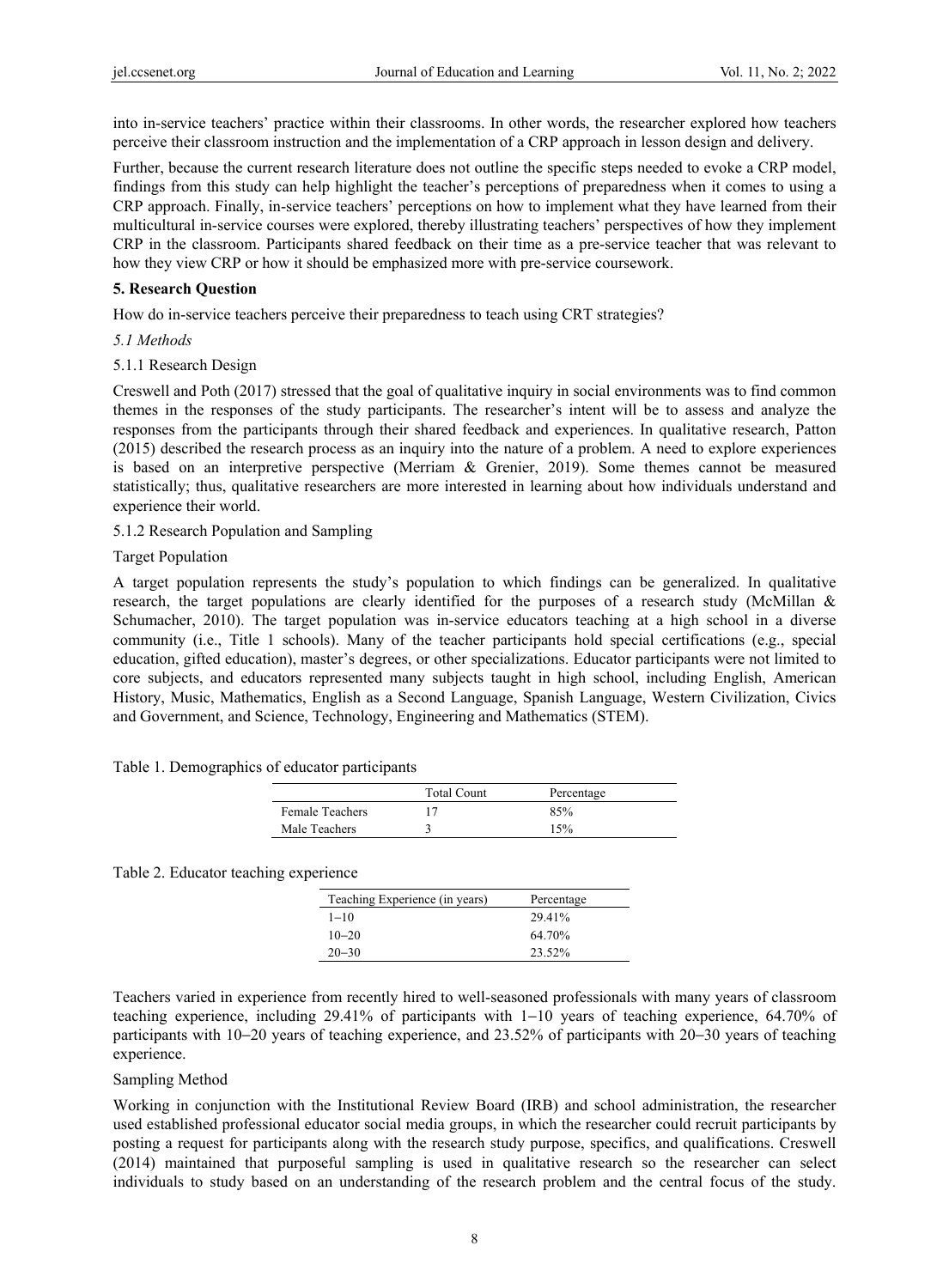Purposeful sampling is often used in case study research for the identification and selection of participants that have relevant experiences to the aspect of interest (Palinkas et al., 2016). For this study, the researcher identified study participants from the target population that met the selected criteria. The researcher aimed to have a teacher sample that was reflective of diverse student populations and covered a wide span of teaching experience.

Since the research study aimed to identify the perceptions of in-service teachers, convenient purposive sampling was employed to procure participants for the current research study (Etikan et al., 2016). Specifically, in-service teachers in secondary education from a high school located in diverse locations were recruited for participation. Furthermore, in-service high school teachers who participated in multicultural teacher training or workshops emphasizing CRP were also recruited. This study included educators who have had previous CRP exposure and training, as these educators understand what CRP is and how utilizing CRP is beneficial to students. The aim of the sample was to have a teacher ratio reflective of the school demographics and covers a wide span of teaching experience.

#### Sample

Although at least 30 potential participants were willing to contribute to this study, since the researcher reached data saturation on the 20th interview, the sample only included 20 in-service teacher participants. The academic background of the participants included bachelor's degrees and master's degrees in education. Participants of this study taught at different school districts throughout the United States: New Jersey, New York, Washington State, South Carolina, Illinois, Utah, Arizona, and New Mexico, including large and small student classroom populations. The majority of the participants in this sample were Caucasian women. Teachers in traditional public schools are predominantly Caucasian, and educators in charter schools are more diverse than their counterparts (Taie & Goldring, 2020). In the United States, the teaching profession is still predominantly Caucasian women. The National Teacher and Principal Survey, conducted by the United States Department of Education, collected data on schools, administrators, and teachers and found disparities among teachers working in traditional public-school settings, charter school environments, and private schools (Taie & Goldring, 2020). According to the results of the 2017−2018 survey, 79.3% of public-school teachers are Caucasian, with 9.3% being Hispanic. In 2011−2012, approximately 82% of public-school teachers were Caucasian, with 7.8% of Hispanic teachers making up the rest (Taie & Goldring, 2020). These studies indicate that the majority of teachers in public schools are Caucasian. The sample in this study is representative since most participants are Caucasian women. Participants taught various students from diverse backgrounds, including undocumented students from different regions such as Europe, Asia, and the Middle East. As reported by the teacher participants, students represented diverse socio-economic backgrounds, lifestyles, and special needs, including homeless students, LGBTQ+ students, all-White student classrooms, Navajo nation students, and students with physical and mental disabilities.

#### 5.1.3 Instrumentation

Prior to conducting interviews, the researcher provided consent forms and instructions about confidentiality to participants. Additionally, participants were asked to complete a questionnaire that provided background information to the researcher. Background information is often gathered in qualitative research in order to have a deeper understanding of the participants (Smith & Smith, 2018). Interviews enable the researcher to get a better grasp of the participants' perspectives on the issue under investigation. The interview questions were a set of open-ended questions found in Appendix A. The interview consisted of questions that helped the researcher understand how in-service teachers perceived CRP incorporation into their lessons.

#### 5.1.4 Triangulation

Different methods of data collection provided the researcher with various information that can be triangulated. Triangulation of data improves the trustworthiness of a qualitative study as it includes multiple sources of data (Lincoln & Guba, 1986). Triangulation can help researchers form understanding through the comparison of different sourced information that concerns the same topic of an event (Fusch et al., 2018). For this study, the data collected included information from the questionnaire, participant interviews, and notes taken by the researcher throughout the interview process. These three forms of data were compared during the data analysis to help the researcher gain a better understanding of the nature of the problem (Lambeth & Smith, 2016). Triangulation of the data from the questionnaire, interviews, and notes helped identify viewpoints that may not have been easily identified from one data source. Triangulation will help provide a broader and deeper perspective (Perone & Tucker, 2003) of how in-service teachers perceive their preparedness to teach using CRP strategies.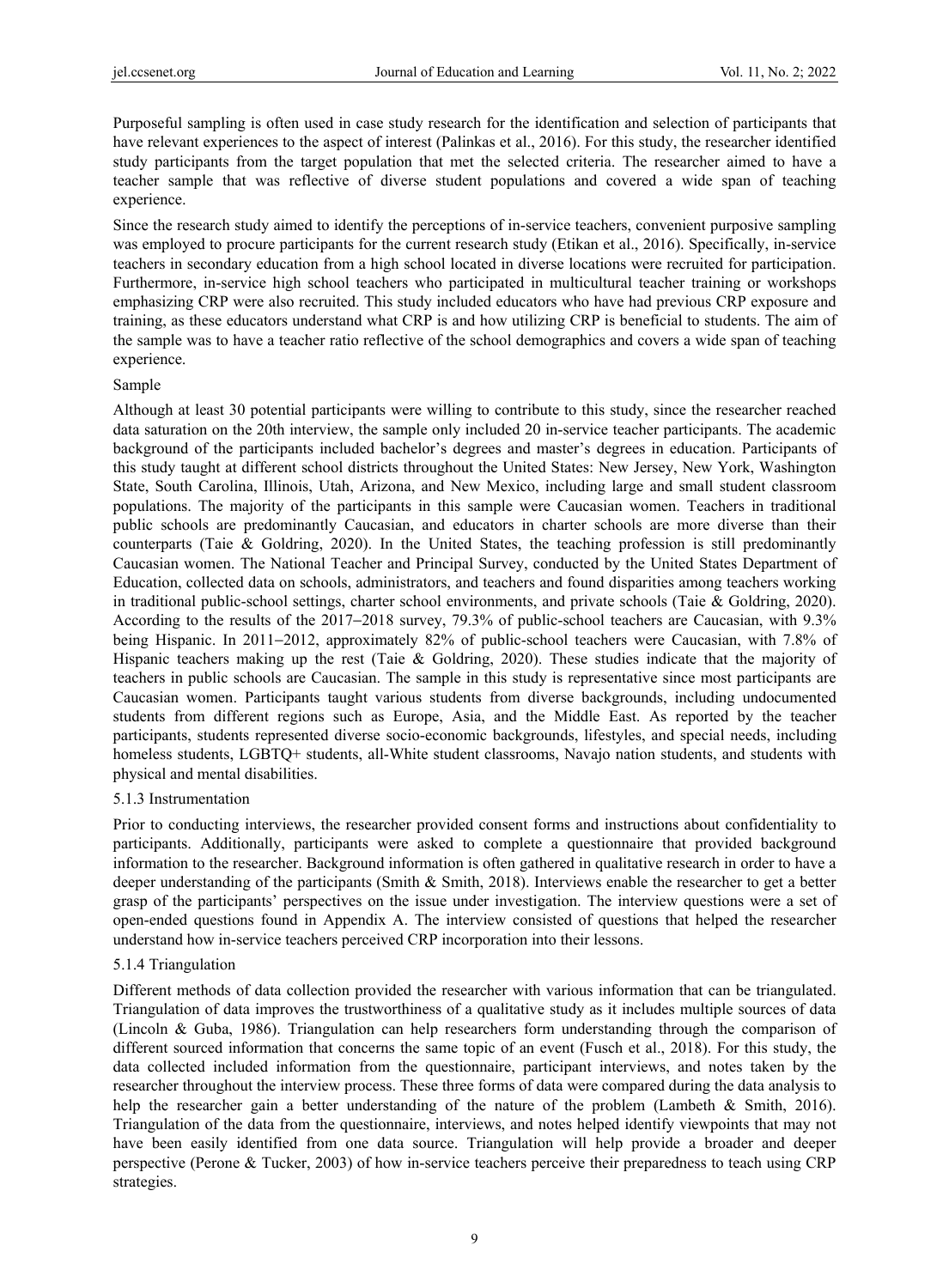# *5.2 Data Collection*

Before the research began, the Institutional Review Board (IRB) provided formal approval, and group administrators permitted access to the identified professional educator social media organizations. After posting the recruitment letter requesting teacher participation, 30 in-service teacher participants responded, and the interviews were scheduled. The researcher reached data saturation after the four last interviews, and there was no new data collected; therefore, twenty in-service teachers were interviewed, made up of 17 female teachers and three male teachers. The interviews were conducted within a month of the first quarter of 2020 pre-COVID19. These organizations consisted of groups that have been established just for educators, such as the New Jersey Teacher Network—Social and Professional Group, New Jersey Association of Black Educators, Teachers of New York City, Educators Network, and New Jersey Teachers and Educators are all professionally-based social media groups that have established members with discussions that are all focused on education. Recruitment was posted on the social media page, and potential participants that contacted the researcher privately were provided with a letter of consent and confidentiality that provided information on the purpose of the study and measures in place to protect the participants. A consent form was also provided to each participant to sign before any information was exchanged (Klenke, 2016). The data collecting process included a questionnaire, interviewing participants, recording the interviews, taking notes during the interviews, obtaining interview transcripts, and arranging all of the data to assist the researcher in acquiring relevant and useful information.

The interview protocol consisted of open-ended questions allowing respondents to express themselves in their own words, while the multiple-choice questions were designed to collect information on participants' backgrounds. The first part of multiple-choice questionnaires with answers to select from and was administered to participants to gather background information (see Appendix A). Gathering background data before the interviewing started allowed the researcher to get a feel of the participants' experience. The questions included demographic information such as ethnicity, teaching experience, and teaching specialties. Codó et al. (2008) noted how useful questionnaires are for gathering biographical information in a user-friendly manner.

Interviewing educators provided insight into incorporating CRP into lesson design and delivery and how the lessons were perceived to be received by students. Participants participated in one interview session, which lasted between 30 to 60 minutes. Interview questions were administered using open-ended questions that allowed respondents to express themselves in their own words.

Throughout the interviews, notes were taken by the researcher to later compare to the feedback from the participants. Phillippi and Lauderdale (2018) noted that throughout an interview, field notes taken by the researcher provide rich details to the study. Field notes taken during an interview allow the researcher to write down not only what they hear but also what they see. Visual cues can be important when conducting research. However, before and after COVID19, phone interviews were an option for interviewing instead of interacting face-to-face. There was no other method to conduct these interviews since all schools in the country were closed and students attended school online. It is important to acknowledge that phone interviews have a number of disadvantages, including the absence of nonverbal and visual cues. This research found that participants were more comfortable and able to provide sensitive information about their school districts' lack of resources and the lack of support from school administration in giving teachers the tools they need to teach.

# *5.3 Data Analysis*

For this qualitative data analysis, the researcher synthesized the information collected from the review of the participant interviews (Taylor et al., 2015). As the researcher was synthesizing the data from the documents, the identification of themes or patterns was documented. Lodico et al. (2010) suggested steps for qualitative researchers to follow for data analysis. Braun and Clarke (2006) identified six steps for data collection and analysis: (a) becoming familiar with the data that was collected, (b) coding, (c) identifying themes, (d) review of themes, (e) final themes defined by the researcher, and (f) results presented in a final report.

# **6. Results**

# *6.1 Research Findings*

Teachers' perspectives about (a) Theme #1: Culturally Relevant Pedagogy (CRP) is, and (b) Theme #2: Supporting Teachers: The School and District's Help. The phone interviews were classified around these themes, which are analyzed in-depth below to include participants' responses that were used to collect additional information for each theme. The question focused on how in-service teachers perceive their preparedness to teach using CRP strategies. The following themes included (a) Teachers' Perspectives about What is Culturally Relevant Teaching and (b) Supporting Teachers: The School and District's Help address this question. The data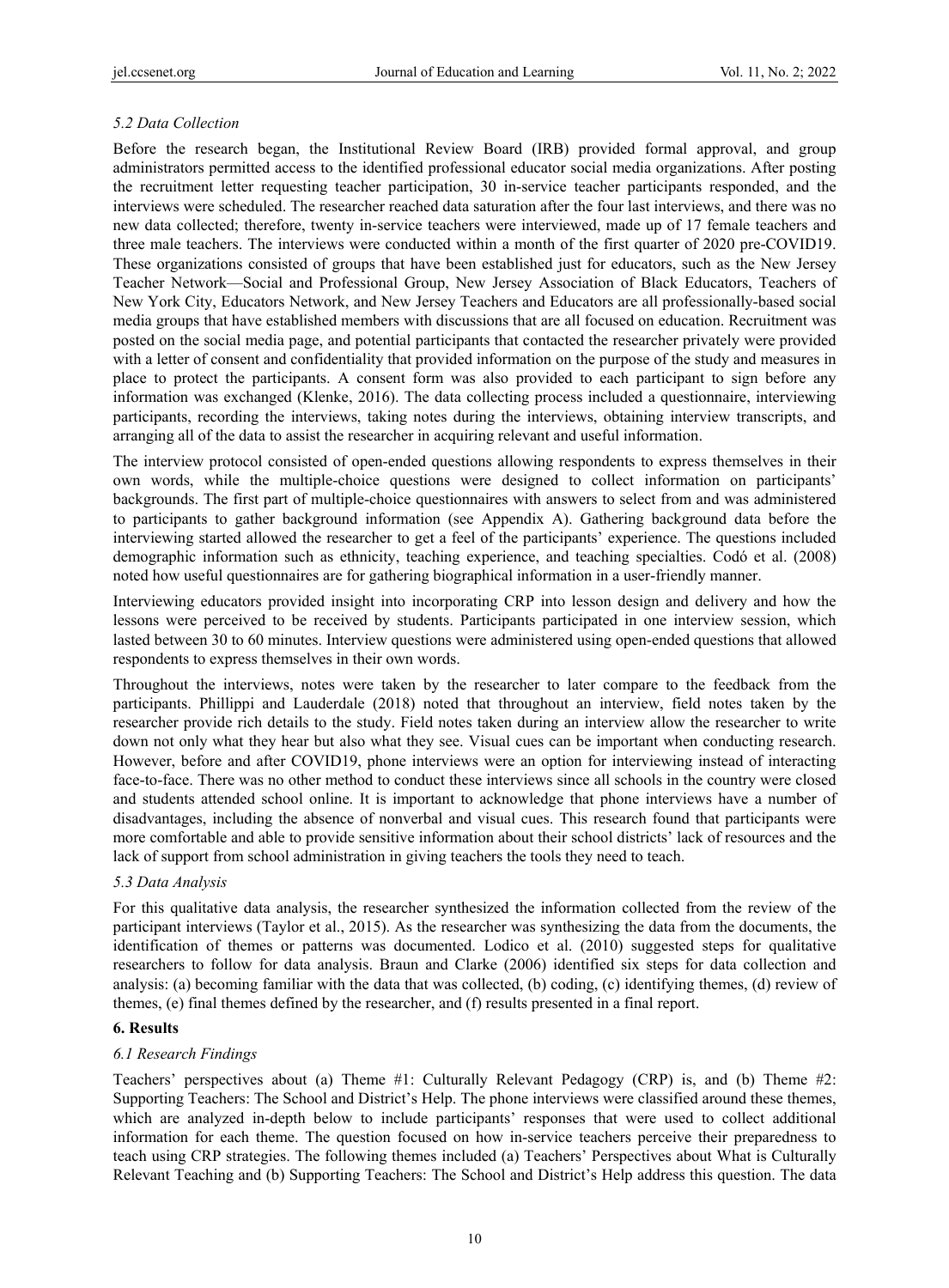collected and analyzed from the phone interviews revealed three themes, as it is deployed in the Table 3.

| Themes                                      | Sub-Themes                                                                                  |  |
|---------------------------------------------|---------------------------------------------------------------------------------------------|--|
| Theme #1: Teachers' Perspectives about What | Teachers' ideas about Culturally Relevant Pedagogy (CRP)<br>٠                               |  |
| is Culturally Relevant Pedagogy (CRP)       | Culturally Relevant Pedagogy (CRP) and the classroom environment                            |  |
| Theme #2: Supporting Teachers: The School   | School and district support on Culturally Relevant Pedagogy (CRP) and social community<br>٠ |  |
| and District's Help                         | Resources and teachers' training to understand Culturally Relevant Pedagogy (CRP)<br>٠      |  |
|                                             | Support to create relationships with the students                                           |  |
| Theme #3: The Classroom Work Under          | Class environment under a Culturally Relevant Pedagogy (CRP) approach                       |  |
| Culturally Relevant Pedagogy (CRP) Approach | Culturally relevant materials<br>٠                                                          |  |
|                                             | Culturally Relevant Pedagogy (CRP) Projects                                                 |  |
|                                             | Culturally Relevant Pedagogy (CRP) strategies                                               |  |
|                                             | Teacher-student relationships and Culturally Relevant Pedagogy (CRP)                        |  |

| Table 3. Themes and sub-themes emerging from the data analysis |  |  |  |  |  |  |  |
|----------------------------------------------------------------|--|--|--|--|--|--|--|
|----------------------------------------------------------------|--|--|--|--|--|--|--|

## **Theme 1. Teachers' Perspectives about What is Culturally Relevant Pedagogy**

This theme discusses the ideas and points of view that teachers have about what it means to educate following the CRP framework. Two sub-themes were used to help introduce and develop this theme. The sub-theme *Ideas about Culturally Relevant Pedagogy (CRP)* refers to the opinions, thoughts, beliefs, points of view, and perceptions that the participants have about what CRP is and why it is relevant to educate students considering students' cultural differences in the classroom.

According to the perspectives of the participants, the researcher observed that the definition in-service teachers have about CRP is not the same; they do not share a common definition or were unable to offer a concrete definition of the CRP approach. Conversely, it seems that every participant has her/his own way of defining and perceiving CRP. However, all of the participants agreed that this approach is related to their students' cultural backgrounds. P. 15 stated, "I would describe culturally relevant teaching as teaching that recognizes the different cultures of the students in the classroom, including home environment, backgrounds and really adapting lessons or instruction to meet the needs based on their backgrounds and environments." Nonetheless, it is not enough to recognize that minority student groups come from different cultural and ethnic backgrounds, but that in order to implement CRP in the classroom, it requires educators to have a familiarity and understanding of different cultures. P. 3 stated, "My ELL students are from Iran, various South American and Latin American countries, and let's see, I have two from Israel, so all over the world. And I need to meet them where they are and give them a choice whenever possible in choosing topics to which they can relate." In other words, educators must develop a relationship with each student from a perspective of respect and mutual consideration.

Although the concept of CRP is not widely embraced by all of the participants, it is important to note that the majority of participants identified CRP with specific instructional activities. Participants of this study spoke in detail about their classroom practices and their ways of integrating the diverse experiences of students, mainly developing values such as equality, sensitivity, self-identification, and engagement with the learning process. Whether the participant was teaching English or history, the goal is to include the cultural influences in the classroom in the pedagogical strategies. In respect, P. 18 stated, "I'm a history teacher, history and social studies. I center my focus when it comes to culturally relevant teaching on the stories of all people… I call it getting away from the rich white man story." A benefit of teaching according to the CRP model is the students' connection with the curriculum, which helps to strengthen their focus and engagement in the classroom activities and in their learning processes. For instance, P. 12 stated, "In my concept, it is being aware of who my students are and who my community is and trying to weave that into lessons and investigations so that students are able to see themselves as often as possible." In the context, P. 9 reported, "I describe culturally relevant teaching as teaching that connects with interests of students and students' cultural background… I'm an English teacher, and I tend to identify it by looking at student engagement in my own classroom." According to this in-service teacher participant, student engagement is a factor that indicates connections between activity, student, and classroom material. Teachers' perceptions about CRP appear to be directly related to their classroom application of pedagogical practices, books, and projects.

According to the respondents, all of the pedagogical materials are focused on showing the richness of the diverse cultures in the classroom, getting students acclimatized to these differences, and developing students' identities. For example, P. 1 stated, "I always try to make sure that I include as many different groups as I can. I teach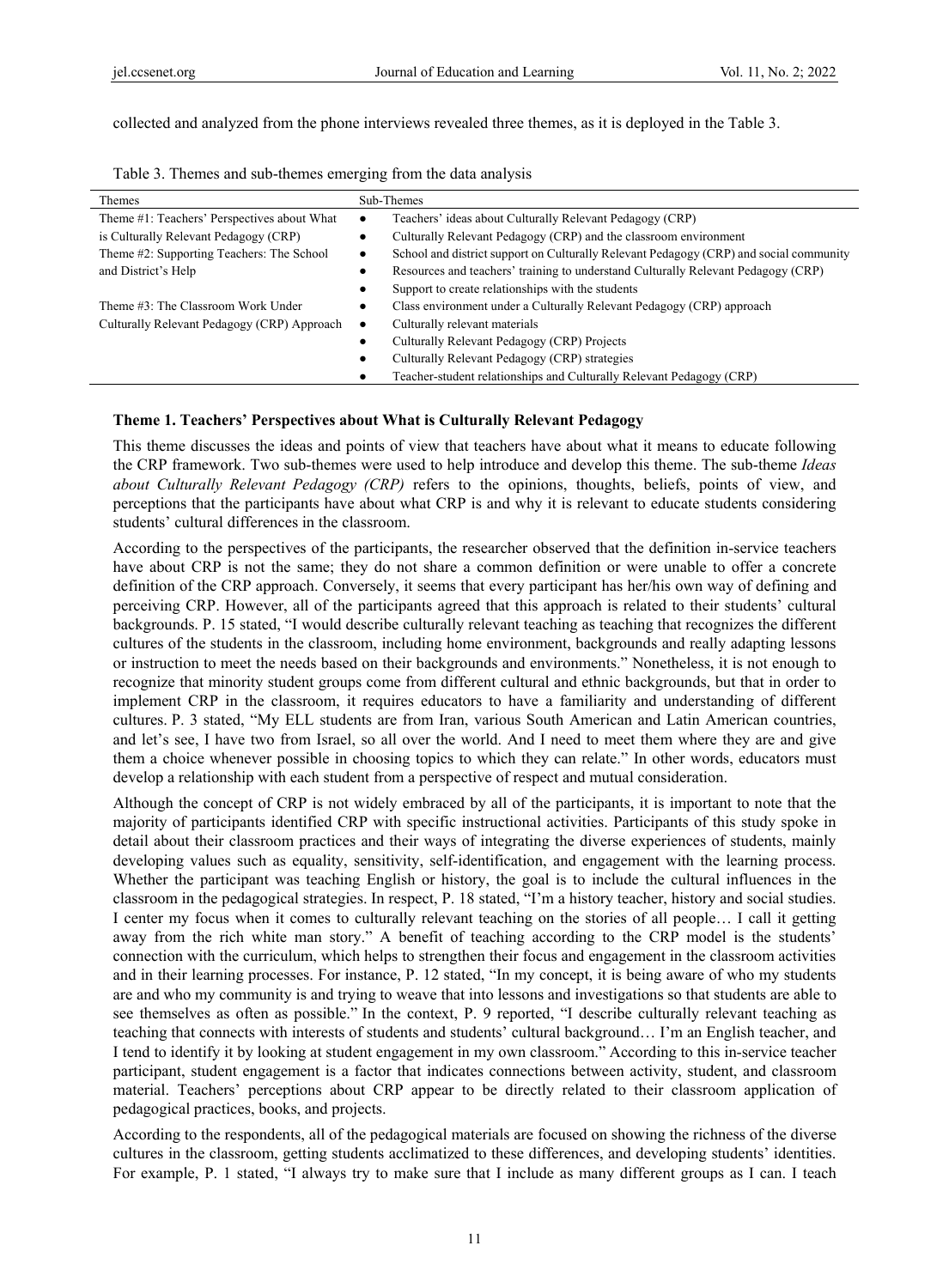English and Social Studies. And so throughout, especially in my History classes, whenever I bring in supplementary material, I try to incorporate groups that are less represented in the actual books, as well as making a focus on students in my classroom." It is not enough for in-service teachers to be conscious of the cultural backgrounds of their students, as it is important to prepare teaching and learning materials that encourage students to connect with the subject matter.

Equality is another element that participants identified as they perceive educational differences among students who come from economically and socially deprived backgrounds on their school grounds. P. 13 commented in this regard, "we're focusing on equality … it is just making sure that the races, the genders, the ethnicities, everything that is sitting in my class, that the texts that I'm using the students can see themselves in any of the books that we're reading, or any texts that I'm using in the classroom." Alongside equality, in-service teachers insist on developing awareness of others who are different and creating an atmosphere that nurtures empathy towards those who are different in many ways. Students who are sensitive to classroom inequalities were also listed as part of the way teachers perceive CRP in their classrooms. To support this idea, it is important to highlight a statement by P. 15, "And being sensitive to that and helping them to understand that each other, that all of them, come from different backgrounds and to be sensitive to each other's different behaviors and responses to one another."

The above examples demonstrate that in-service teachers have a clear understanding of the CRP practices and strategies, which can be applied to many pedagogical activities. Furthermore, participants of this study demonstrated that they have the willingness to develop their 'culturally relevant teaching' in mutual understanding with the students. From the teachers' perspective, CRP implies the development of a particular work that exposes in-service teachers to acquire additional knowledge about different cultures. CRP is the mode used to implement pedagogical strategies related to the identity of the students in the classrooms.

The second sub-theme is titled *Culturally Relevant Pedagogy (CRP) and the Classroom Environment*. This code refers to the participants' words regarding the impact of culturally relevant teaching in the inclusive classroom environment, i.e., the effect of considering such types of teaching activities and their influence on the students and their performances. Teachers agree to say that working under the CRP approach, they promote a classroom community environment, where the more critical factor is the comfort of the students. P. 8 stated, "For the classroom environment, I think it's definitely a benefit; it makes the students feel more comfortable, feel like they have a voice, that their thoughts and ideas are allowed to be in the classroom." Another teacher completes the last quotation by saying, "I try to make my classroom a safe and comfortable environment where everybody feels included and respected no matter what the person's background is" (p. 1). The whole idea is to create a classroom community highlighting its multicultural nature.

In this regard, students must feel that they belong to a community where it is possible to take full advantage of the benefits offered by this learning atmosphere. P. 9 pointed out, "the class environment is here for students to learn… everything within the room I want to be accessible to students. So that means that instead of there being like you can't touch certain things in the room, I try to have a lot of materials out for students to be able to access when they need things." In other words, it is important to integrate students to a multicultural classroom environment as part of a whole community, stimulates the students' awareness about the differences, "What I think culturally relevant teaching does for all students in the classroom is create greater awareness of cultures and ethnicities that people aren't exposed to on a regular basis (p. 18). Regardless of the cultural differences involved, the CRP encourages the acceptance of other variations, like differences in gender, sexual inclination, or religion. These are notions that are gradually being incorporated into the classroom environment, "I'm uber aware of that right now and trying to get that inclusivity, and the equality and the fair representation in our classrooms… in my class it's just try being that perfect book to go with that perfect child, whether it be a transgender child, whether it be an Asian child, trying to find those books, and those texts where they can see themselves in the stories" (p. 13).

This theme reveals the theoretical understanding that in-service teachers gain when using CRP to instruct in the classroom. This conceptual perception drives in-service teachers to be diligent in implementing relevant teaching strategies that take into account students' cultural and ethnic backgrounds. There are advantages related to student identity and values that can be taught through the integration of CRP practices and strategies in the classroom. In this study, teachers have acknowledged the development of principles regarding self-identification, differential sensitivity, and equality. Finally, in-service teachers have a clear perspective on CRP that encourages them to include classroom practices in a meaningful way and, as a result, teaches students' focus and interest in the classroom lesson because they begin to feel connected and identified through these pedagogical practices.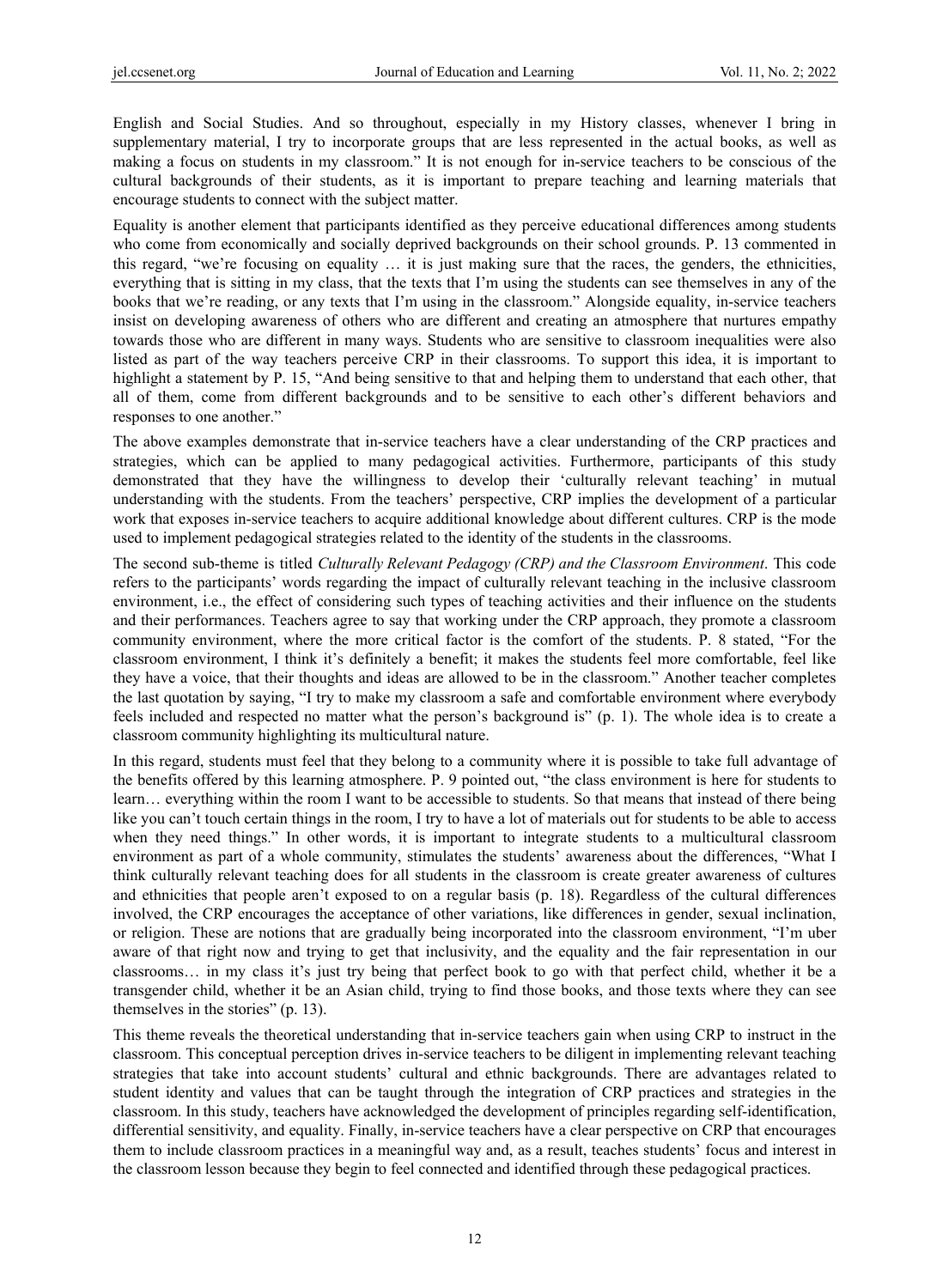#### **Theme 2. Supporting Teachers: The School and District's Help**

This theme discusses the ideas and points of view that teachers have about the help and support they receive to understand and develop teachings following the CRP framework. Several sub-themes will help to develop the theme. The first sub-theme that emerged was the *School and District Support on Culturally Relevant Pedagogy (CRP) and Social Community*. It denotes the different training that these teachers have received from the district and the school to understand the CRP approach. In this context, it is noted discrepancies between the participants' responses. Two aspects seem to emerge from the data: on the one hand, some interviewees have received training and developed resources and understanding on how to insert the CRP into the classroom' activities. However, on the other hand, the majority of the teachers interviewed have signaled the reduced support they have received. In the first aspect, some participants commented about the district's efforts made to provide teachers with the necessary knowledge on CRP.

In some cases, the training came under the notion of professional learning, "Our particular district, we've had training in CRP. It's not necessarily been under that name sometimes. Sometimes it's from different angles, but it's all under, some of it's under that vein" (p. 19). The professional development or professional learning has developed discussions about real situations that could happen in the classroom and concern the CRP, "We have discussions. We have articles. We plan professional development that is realistic. We have the kids tell us things that teachers have done or said that… or situations kids found themselves in that they wish teachers had handled differently. We present those scenarios in professional development studying. I don't know if that helps" (p. 12).

Another example was explained by P. 17, "the training themselves... usually consisted of workshop models... I remember vividly one of the activities, we're really trying to identify the microaggressions that as teachers might take part in the classroom. So it may be exposing that talking about a student who might have language that is a little bit more sophisticated and really identifying that as being that you're articulate and what that means for a student of color that we normally say that a student who is not of color when we identify them speaking." In addition, it is noticed that the professional learning was provided to the teachers using diverse channels, like the direct training sessions, speakers, and in some cases, online training sessions, "We've had some online training, as well as we're given the freedom to do some professional development individually. So, we have some choice in that" (p. 19). The particular help of other agents like editorials was also signaled, "they provide professional development days. We just had someone come in from, I think it was McGraw-Hill publishers giving a lecture on equality in our classrooms, and through teaching" (p. 13).

Participants also highlighted the reduced support or unexpected support that other teachers reported. Indeed, in some cases, they do not receive such support, and many of them rely on their own resources, research about CRP, and readings, "I don't know. I guess just my own reading and interaction with other teachers, like that County Teachers of the Year page that we met on" (p. 12). Other participants mentioned the support they receive from other colleagues at the school, "Our school district doesn't necessarily do a good job with that. Most of it is my own trying to discuss this and learn about it. I'm actually in the middle of national board certification right now. So, part of that national board discussion is making my classroom culturally relevant because I teach in that early college environment" (p. 2). Another participant, P. 7 shared her point of view about training. In her opinion, the district had other priorities. She said, "We had, how do they call it? PDs or culturally responsiveness, but still it's very general. And I don't think I had all the support that I should. It's like school districts and administrators, that are thinking in other things, like standardized tests" (p. 7). The last statement comes from P8, who also pointed out the lack of real support to understand the CRP framework and how to implement this approach in the classroom, "I would say my County hasn't done a great job of it once. They always push … teach culturally relevant things, teach things that relate to your students, teach diverse texts, and they don't really give us a lot of tools to help us do that. We've been to some trainings, but they haven't been super useful. So, a lot of what I've learned about it has come from my own research and not from something that's happened at the County level" (p. 8).

Interestingly, some participants mentioned the help and encouragement they received from the school either through a central office or through the talks of qualified people on CRP, "other than professional development sessions, which there haven't been a lot on that topic… We have people we can use as resources at the central office as well as in the schools, but there hasn't been a lot of specific" (p. 15). Other noteworthy incident raises from the data analysis, like those comments about the participation of students as direct persons concerned to explain their teachers some culturally related issues, "We had a faculty meeting last year where students from the culture club after school came and spoke to us about how they feel in the school, how a lot of them feel isolated. It's not that they don't feel supported, it's just that they feel that there's not a lot of representation of different cultures, and it was eye-opening for me" (p. 16).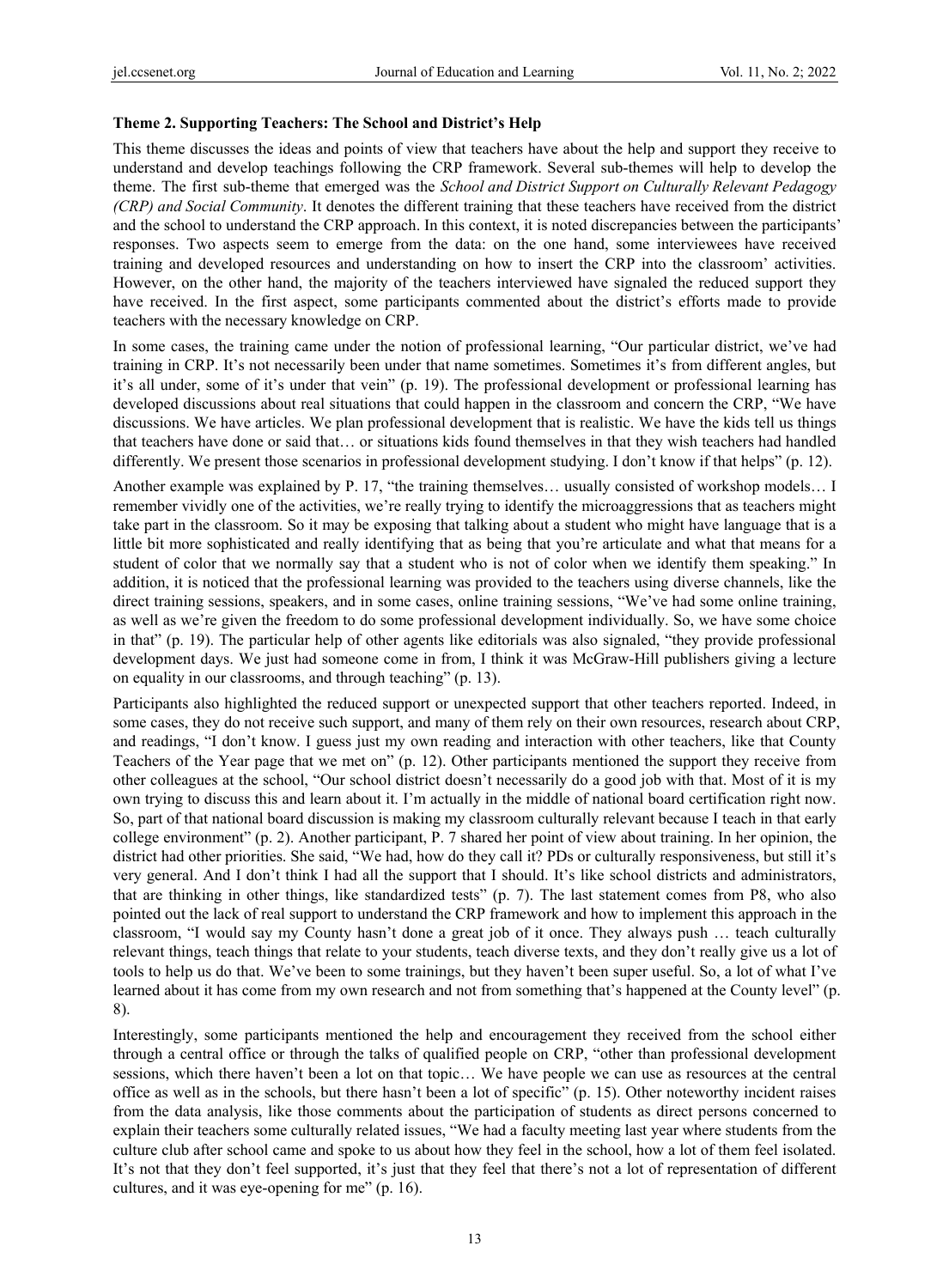Turning the attention to the resources and materials, the next sub-theme named resources and teachers' training to understand CRP. It was noted that teachers had the opportunity to be in contact with particular attractive documents, like those mentioned by P5 coming from the district, "I know that again, our new supervisor with cultural proficiency has specifically reached out and she recently offered…Jostens, which…produce all these videos that have to do with cultural awareness and appreciating others and caring for others. At the district level, we have been given those kinds of materials and support to fit into our curriculum this year. Then the school improvement team has also worked on lessons related to kindness and appreciation of others for this school year" (p. 5).

Another participant mentioned the help she received through professional development, "They're doing professional development and during our plan periods, and they call it cultural sensitivity and things like that. Like we should accept papers that are written in slang because that's the way that they talk. And so that should be their voice, and we shouldn't penalize them for that because we don't understand. Things like that are happening" (p. 11). In the case of other participants, their personal interest leads them to read material related to CRP, "the resources that I think have helped me is reading novels, where the main characters live in different environments, come from different environments… most of the books that I have read have been suggested by people from our central office" (p. 15). Also, P. 12 signaled, "I don't know. I guess just my own reading and interaction with other teachers, like that County Teachers of the Year page that we met on" (p. 12). Participant P10 coincided with the above-mentioned quotations. She added, "No. I just read articles for about a week, I read a weekly ASCD" (p. 10). It should be noted that in the scope of this research, the researcher cannot offer a plausible explanation for the difference observed. More in-depth studies must be done to establish the real reasons for this lack of support.

The next sub-theme presents the *Support to Create Relationships with the Students*. It refers to the support that teachers have received to build healthy relationships with their students. In this regard, it is evident that some schools have developed mechanisms to supervise the relationship among teachers and students, "They [the school administration] constantly want us to build relationships with our students. Actually, administration recently send [*sic*] out a Microsoft Excel spreadsheet with every student in the school and they wanted us to put a check next to the student's name if we had a connection somehow to the student because they want to reach out to the students who we don't have any adult influences at this school" (p. 16).

Another system to help and support the construction of relationships among students and teachers is the following, "We have a great system at my school of colleagues who really, we work well together. So, our student sees four of us a day, and as a team, we often talk about students and how we can better connect with them or get to know them. And if one of us isn't connecting to them, we find another adult in the building they connect to, whether it's a guidance counselor, or coach or someone. We work really hard to work as a team to find out how we can best support the student and talk to the student themselves to see how they can … how they best learn" (p. 8). For some schools, the system/mechanisms developed are helpful in the sense of building those relationships. For instance, P. 1 explains how important the fact is to construct relationships with all the students, "In our school, our principal at the very beginning of the year, as really the first two weeks of school should be relationship and community building activities. At our school, that is very at the forefront of our philosophy, is having relationships with all students" (p. 1). However, other participants have mentioned a discrete and less elaborated school's support to build the relationships with her students. One of them pointed out, "No, I really can't. We had some professional development, and I remember one time seeing the video that helps understand how to deescalate… I vaguely remember a video of a student who didn't want to take his hood off, and he was, came in the class, with an attitude and how the teacher was very gentle and gave the student some space and eventually the student took his hood off. I thought that was helpful" (p. 10). Also, another teacher mentioned the reduced support she received, "I haven't. The only thing is within the classroom. You know, I'm supportive more with my students than anyone who is an administrator in that district" (p. 11). A final quotation from P. 6, leaves us thinking about the reasons for this discrepancy regarding the teachers-student relationships, "No, I build my own relationships. I've had seven different principals, so it's really hard for me to say like so-and-so helped me do this or so-and-so helped me do this" (p. 6).

#### **7. Discussion/Conclusions/Recommendations**

The academic achievement gap between whites and ethnic minorities, low-income groups, and English language learners persists and is pervasive (Hachfeld et al., 2015; McFarland et al., 2018; Musu-Gillete et al., 2016). A variety of school-based issues, such as conventional school structures that promote inequality, are to blame for this achievement gap. In addition, biased pre-service and teacher educators' perceptions on diversity and multicultural professional development and education, and teacher-student racial incongruence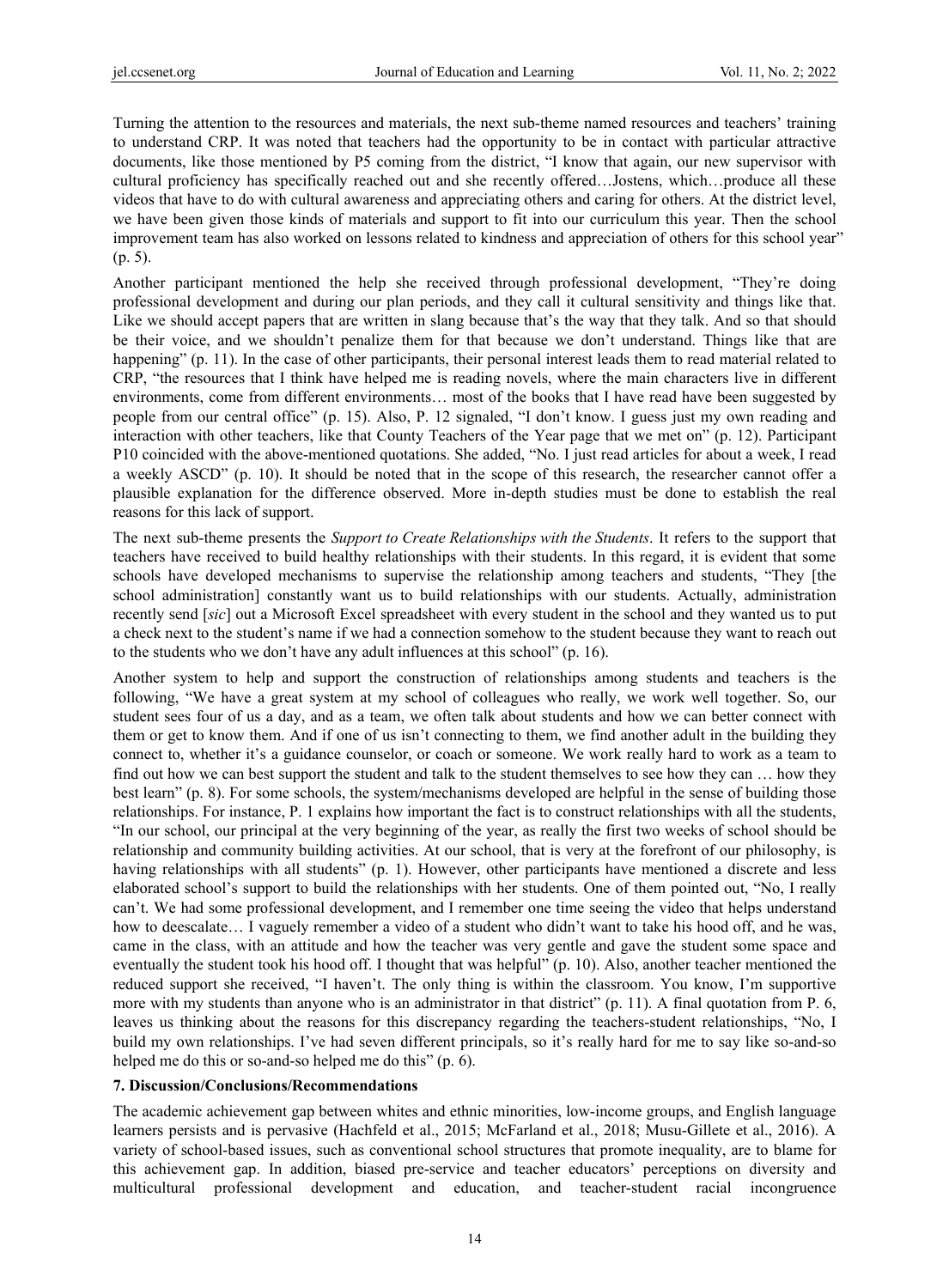(Anthony-Stevens et al., 2017; Colgren & Sappington, 2015; Murdock & Hamel, 2016; Pezzetti, 2017). CRP strategies taught through pre-service multicultural professional development are proposed to bridge this academic achievement gap (Lopez, 2016).

### *7.1 Limitations*

Limitations are inevitable in any study, regardless of design and method. This study had several limitations, including participant availability and researcher time constraints. This study aimed to interview several in-service educators, so availability was a limitation as in-service teachers have a busy classroom schedule, scheduled holidays, and intersessions, and they have limited time during the day to participate in the study. Because this research was authorized before COVID-19, recruiting in-service teachers during the COVID-19 pandemic was very challenging, attributed to school closures and the constant changes on a weekly basis. In addition, there was the possibility that in-service teachers may not have had CRP training in college. Thus, in-service teachers may lack professional knowledge and the tools required to implement CRP in their classrooms. This could limit in-service teacher participation due to the lack of understanding of the subject. Small sample size was also a limitation; as such, the findings are generalizable to or representative of all in-service teachers (Taylor et al., 2015). In addition, as the interviews progressed, the researcher took notes in order to compare them to the comments received from the participants afterward. Phillippi and Lauderdale (2018) stated that during an interview, field notes collected by the researcher are very valuable since they give rich information for further investigation and enable the researcher to record not just what they hear but also what they see. When conducting research, it might be helpful to have visual clues. Because of the COVID-19 pandemic, which restricted the researcher's exposure to visual cues, the interviews for this study were performed over the phone.

## *7.2 Future Research*

Therefore, future research on how in-service teacher programs educate aspiring teachers on implementing CRP strategies within a diverse classroom is warranted. Several variables are thought to contribute to the academic achievement gap within the literature review. Using the Culturally Relevant Pedagogy framework as a lens from which to view the variables highlighted within this review, it is evident that implementation of CRP strategies and Culturally Relevant Pedagogy could be the solution to reducing the academic achievement gap and creating equity within the classroom (Byrd, 2016). However, current research findings on the effectiveness of multicultural professional development programs in preparing pre-service teachers fall short of training confident teachers able to instruct an ethnically diverse classroom (Lambeth & Smith, 2016). To eliminate the lack of awareness of in-service teachers, the literature review revealed that the root of the problem emerges from inadequate teaching preparation programs. Therefore, those programs need to prepare future teachers in implementing CRP that way, and they are prepared to teach multicultural classrooms once they become full-time teachers.

Further, current research on how to implement CRP strategies within the classroom is limited. Hence, the current literature review warranted a study examining how pre-service training programs educate pre-service teachers in multicultural professional development and how those teachings are implemented within the classroom. Unfortunately, the literature review revealed that current pre-service teachers' multicultural professional development programs are ineffective in producing teachers that are confident in their abilities to teach within a diverse classroom (Lambeth & Smith, 2016; Taylor et al., 2016). Further, although research findings purport positive student outcomes associated with the implementation of CRP strategies, research is limited. In addition, future research on student outcomes as a result of the implementation of CRP strategies should be explored. Future research is essential since these results from this study indicate the current perspectives of a group of teachers; however, more in-depth studies must be done to explain, for instance, the reasons why some schools are more supportive than others regarding the teacher-student relationships and the teachers' support to teach under the CRP approach.

#### *7.3 Implications*

This research has ramifications for existing practices, including the addition of resources in special education classrooms and the modification of educators' instructional approaches in areas of high diversity. The findings of this research indicated that educators' perspectives differed according to their knowledge of CRP and the assistance they got from their districts. Participants who have worked in schools that supported CRP were aware of the support and connections required while working with different student groups. While the majority of participants were aware of CRP, many indicated a need for assistance and training in order to apply CRP practice effectively. School administrators should consider asking for additional support, training, and resources to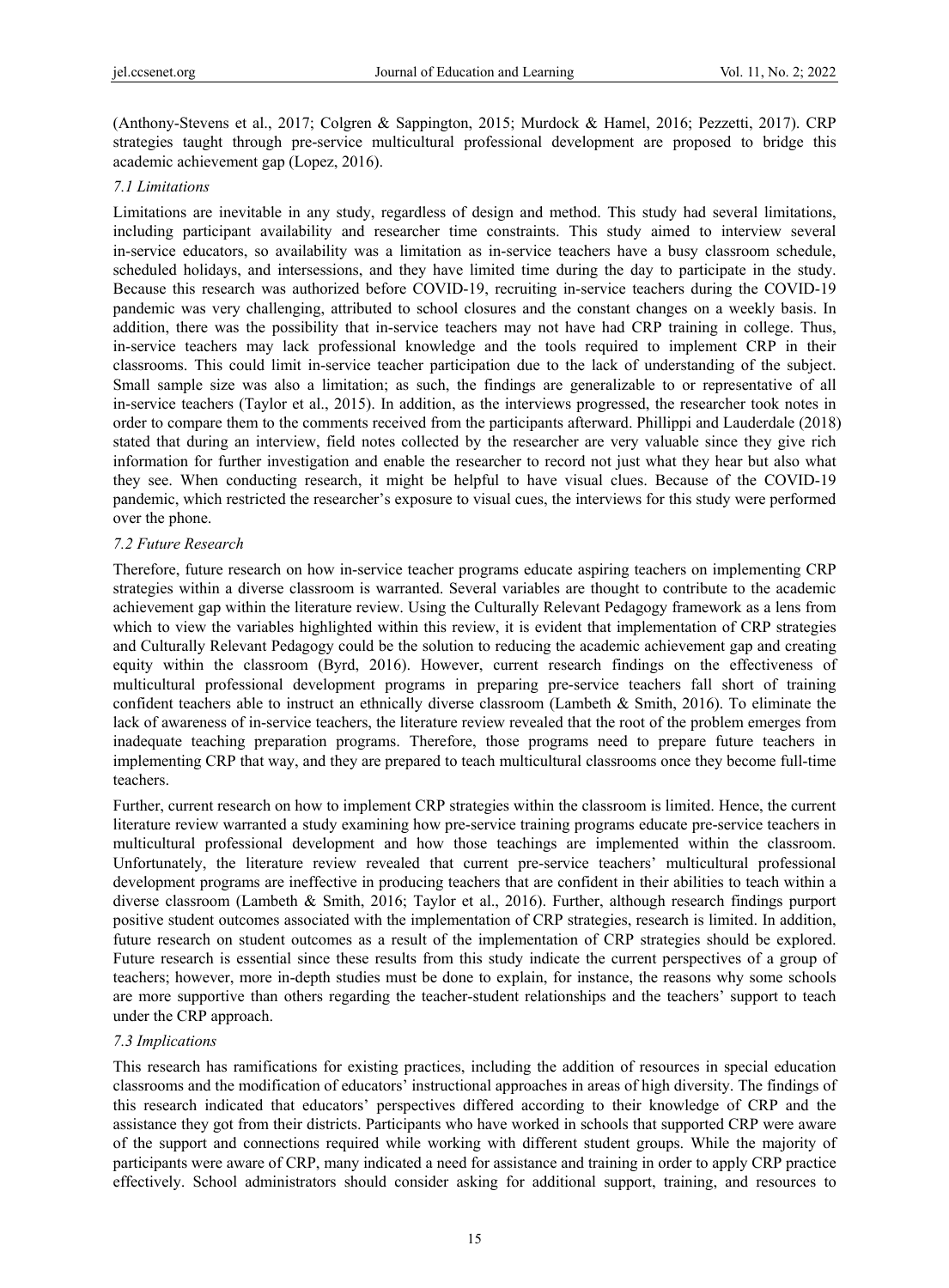facilitate CRP implementation in diverse schools.

#### *7.4 Policy*

Many participants recognized the importance of policies and procedures in securing support for CRP implementation. This will guarantee that students from a variety of ethnicities, religions, and lifestyles feel included and welcomed. Federal and state policies continue to evolve in support of student achievement, and more research on the advantages of CRP may assist policymakers in appreciating the need to support district and statewide implementation of policy.

#### *7.5 Theory*

The findings of this research indicated that educators appreciate the use of CRP with students from diverse backgrounds. CRP served as the conceptual foundation for this study. Ladson-Billings (1994) defined CRP as learning that empowers students and challenges them socially, emotionally, and politically. The outcomes of this research support the three main pillars of CRP. Academic achievement, cultural competence, and sociopolitical consciousness are the three components. The majority of participants noted how CRP increases student engagement, their sense of belonging to the learning community, and their sense of connection.

#### **Acknowledgments**

My most profound appreciation goes to the faculty at Concordia University-Wisconsin, my dean and program director, Dr. James Pingel, Dr. Steven C. Witt, my dissertation chair, Dr. Kathleen Kannass, and Dr. Elliott Moeser. To the CUP team, Dr. Belle B. Booker-Zorigian, Ph.D., Dr. Michael L. Hixon, Ph.D., and Dr. Patricia Talbert, Ph.D. I would like to express sincere gratitude for your invaluable support and guidance in the planning and implementation of this research project. Lastly, I would like to express my sincere gratitude to the 20 in-service teacher participants in this study. Thank you for your patience and willingness to share your classroom and personal teaching experiences with me. Your contributions to this study are invaluable to help teachers understand the classroom work under a Culturally Relevant Pedagogy perspective.

#### **References**

- Anthony-Stevens, V., Gehlken, E., Jones, C., Day, S., & Gussenhoven, S. (2017). "I am assumed to be someone who doesn't have to deal with diversity": Countering the denial of diversity in rural teacher education. *Multicultural Education Review*, *9*(4), 270−288. https://doi.org/10.1080/2005615X.2017.1383813
- Banerjee, N. (2018). Effects of teacher-student ethnoracial matching and overall teacher diversity in elementary schools on educational outcomes. *Journal of Research in Childhood Education*, *32*(1), 94−118. https://doi.org/10.1080/02568543.2017.1393032
- Bennett, B. (2008). *The dark side of literacy: Literature and learning not to read*. Fordham Univ Press. https://doi.org/10.5422/fordham/9780823229161.001.0001
- Bonner, P. J., Warren, S. R., & Jiang, Y. H. (2018). Voices from urban classrooms: Teachers' perceptions on instructing diverse students and using Culturally Relevant Pedagogy. *Education and Urban Society*, *50*(8), 697−726. https://doi.org/10.1177/0013124517713820
- Braun, V., & Clarke, V. (2006). Using thematic analysis in psychology. *Qualitative Research in Psychology*, *3*(2), 77−101. https://doi.org/10.1191/1478088706qp063oa
- Brown-Jeffy, S., & Cooper, J. E. (2011). Toward a conceptual framework of culturally relevant pedagogy: An overview of the conceptual and theoretical literature. *Teacher Education Quarterly*, *38*(1), 65−84. Retrieved from

https://search-proquest-com.proxy.lib.wayne.edu/docview/851623842/594138D4097E43F8PQ/7?accountid  $=14925$ 

- Byrd, C. M. (2016). Does culturally relevant teaching work? An examination from student perspectives. *SAGE Open*, *6*(3), 2158244016660744. https://doi.org/10.1177/2158244016660744
- Christ, T., & Sharma, S. A. (2018). Searching for mirrors: Preservice teachers' journey toward more culturally relevant pedagogy. *Reading Horizons* (Online), *57*(1), 55−73.
- Codó, E., Dans, L., & Wei, M. M. (2008). Interviews and questionnaires. In *The Blackwell Guide to Research Methods in Bilingualism and Multilingualism* (pp. 158−176). https://doi.org/10.1002/9781444301120.ch9
- Colgren, C., & Sappington, N. E. (2015). Closing the achievement gap means transformation. *NCPEA Education Leadership Review of Doctoral Research*, *2*(1). https://files.eric.ed.gov/fulltext/EJ1105741.pdf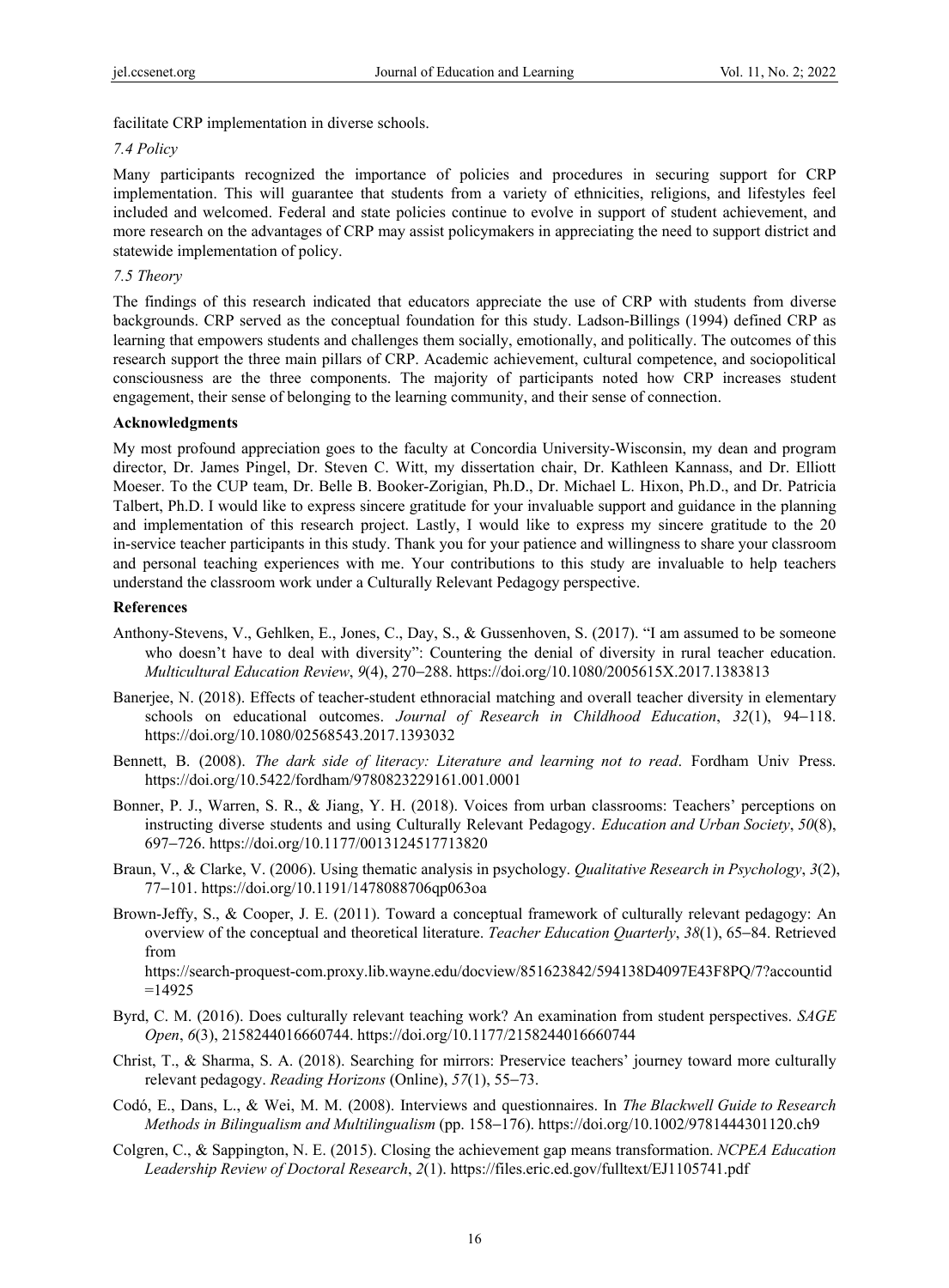- Crenshaw, K. (1991). Mapping the margins: Identity politics, intersectionality, and violence against women. *Stanford Law Review*, *43*(6), 1241−1299. https://doi.org/10.2307/1229039
- Creswell, J. W. (2014). *Research design: Qualitative, quantitative, and mixed methods appoaches*. Sage Publications.
- Creswell, J. W., & Poth, C. N. (2017). *Qualitative inquiry research design: Choosing among five approaches*. Sage Publications.
- Dozier, C., Johnston, P. H., & Rogers, R. (2006). *Critical literacy/critical teaching: Tools for preparing responsive teachers*. Teachers College Press.
- Egalite, A. J., Kisida, B., & Winters, M. A. (2015). Representation in the classroom: The effect of own-race teachers on student achievement. *Economics of Education Review*, *45*, 44−52. https://doi.org/10.1016/j.econedurev.2015.01.007
- Etikan, I., Musa, S. A., & Alkassim, R. S. (2016). Comparison of convenience sampling and purposive sampling. *American Journal of Theoretical and Applied Statistics*, *5*(1), 1−4. https://doi.org/10.11648/j.ajtas.20160501.11
- Fiester, L. (2010). *Early warning! Why reading by the end of third grade matters*. Kids Count Special Report. Annie E. Casey Foundation.
- Fletcher, J. H. (2017). *The Sin of white supremacy: Christianity, racism, & religious diversity in America*. Orbis Books.
- Flinders, D. J., & Thornton, S. J. (2004). Reconceptualizing curriculum theory. *The Curriculum Studies Reader*, *2*, 119−124.
- Fusch, P., Fusch, G. E., & Ness, L. R. (2018). Denzin's paradigm shift: Revisiting triangulation in qualitative research. *Journal of Social Change*, *10*(1), 2. https://doi.org/10.5590/JOSC.2018.10.1.02
- Gagnon, D. J., & Mattingly, M. J. (2018). Racial/ethnic test score gaps and the urban rural continuum. *Journal of Research in Rural Education*, *33*(2), 1−16. Retrieved from https://pdfs.semanticscholar.org/e445/a85b662ccde7eefa8a0fa3b738e8b9a402a9.pdf?\_ga=2.112649092.182 6757867.1552413739-1548464016.1552413739
- Gay, G. (1994). Coming of age ethnically: Teaching young adolescents of color. *Theory Into Practice*, *33*(3), 149−155. https://doi.org/10.1080/00405849409543633
- Gershenson, S., Hart, C. M. D., Hyman, J., Lindsay, C. A., & Papageorge, N. W. (2018). *The long-run impact of same-race teachers*. NBER. https://doi.org/10.3386/w25254
- Glock, S. (2017). *Pre-service teachers' responses to students' misbehavior in the classroom depend on students' ethnicity: A pilot study* (Vol. 52).
- Gorski, P. C. (2012). Perceiving the problem of poverty and schooling: Deconstructing the class stereotypes that mis-shape education practice and policy. *Equity & Excellence in Education*, *45*(2), 302−319. https://doi.org/10.1080/10665684.2012.666934
- Grant, M., & Jones, K. (2016). *A Phenomenological study of culturally responsiveness in special education* (Vol. 2).
- Grissom, J. A., Rodriguez, L. A., & Kern, E. C. (2017). Teacher and principal diversity and the representation of students of color in gifted programs: Evidence from national data. *The Elementary School Journal*, *117*(3), 396−422. https://doi.org/10.1086/690274
- Hachfeld, A., Hahn, A., Schroeder, S., Anders, Y., & Kunter, M. (2015). Should teachers be colorblind? How multicultural and egalitarian beliefs differentially relate to aspects of teachers' professional competence for teaching in diverse classrooms. *Teaching and Teacher Education*, *48*, 44−55. https://doi.org/10.1016/j.tate.2015.02.001
- Harding-DeKam, J. L. (2014). Defining culturally responsive teaching: The case of mathematics. *Cogent Education*, *1*(1), 972676. https://doi.org/10.1080/2331186X.2014.972676
- Hernandez, C., & Shroyer, M. G. (2017). The use of Culturally Relevant Pedagogy strategies among latina/o student teaching interns during science and mathematics instruction of CLD students. *Journal of Science Teacher Education*, *28*(4), 367−387. https://doi.org/10.1080/1046560X.2017.1343605
- Holt, S. B., & Gershenson, S. (2015). The Impact of Demographic Representation on Absences and Suspensions.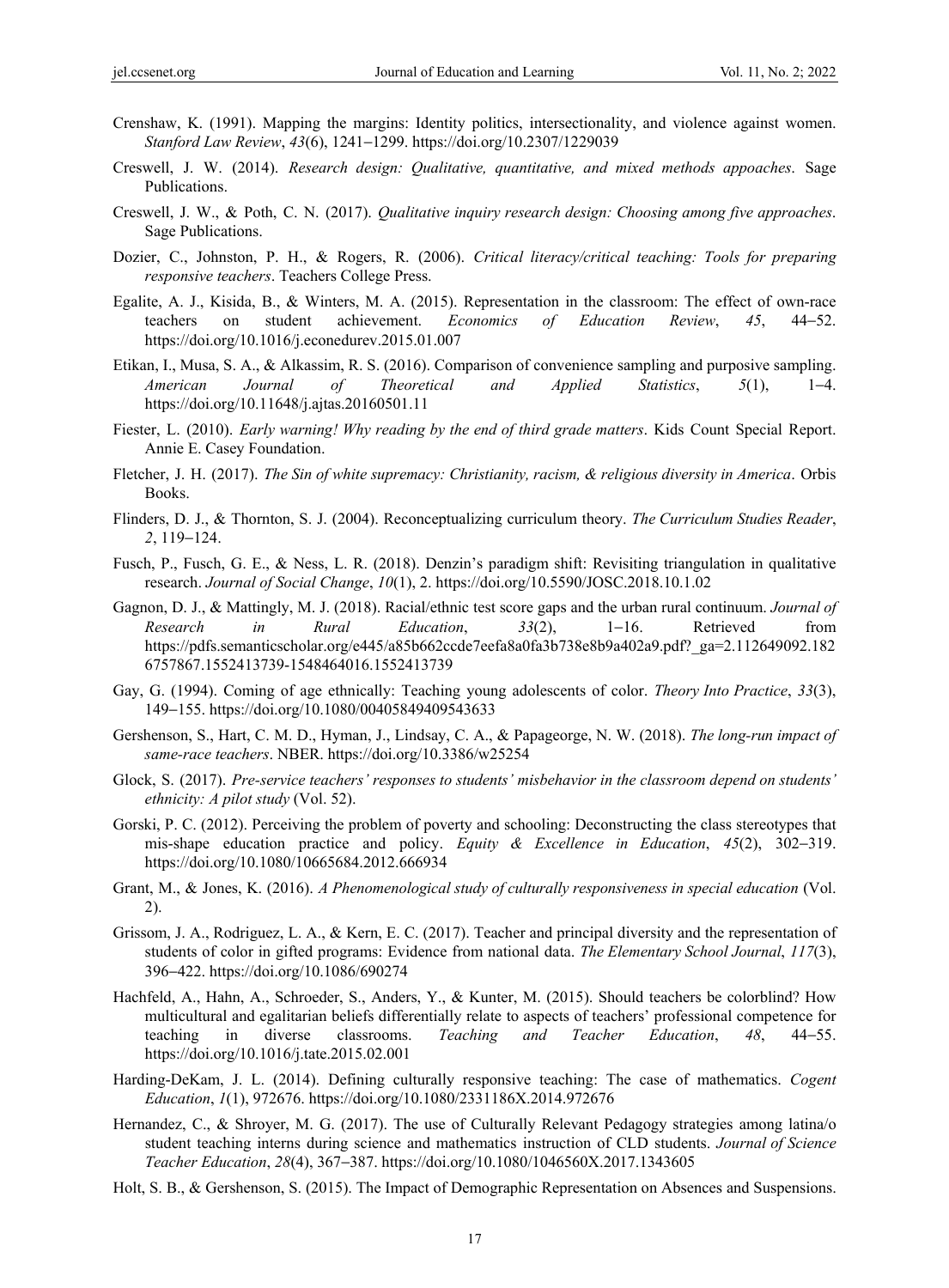*Policy Studies Journal*. https://doi.org/10.2139/ssrn.2708367

- Howard, T., Dresser, S. G., & Dunklee, D. R. (Eds.). (2009). *Poverty is not a learning disability: Equalizing opportunities for low SES students*. Corwin Press.
- Howard, T. C., & Navarro, O. (2016). Critical Race Theory (CRP) 20 years later: Where do we go from here? *Urban Education*, *51*(3), 253−273. https://doi.org/10.1177/0042085915622541
- Hutchison, A., & Reinking, D. (2011). Teachers' perceptions of integrating information and communication technologies into literacy instruction: A national survey in the United States. *Reading Research Quarterly*, *46*(4), 312−333. https://doi.org/10.1002/RRQ.002
- Impedovo, M. A., & Malik, S. K. (2016). Becoming a reflective in-service teacher: Role of research attitude. *Australian Journal of Teacher Education*, *41*(1), 6. https://doi.org/10.14221/ajte.2016v41n1.6
- Janks, H. (2010). Language, power and pedagogies. *Sociolinguistics and Language Education*, 40−61. https://doi.org/10.21832/9781847692849-004
- Klenke, K. (2016). *Qualitative research as a method. Qualitative Research in the Study of Leadership* (pp. 31−55). Bingley: Emerald Group Publishing. https://doi.org/10.1108/978-1-78560-651-920152003
- Kozol, J. (2012). *Savage inequalities: Children in America's schools* (1st Broadway paperbacks ed.). Broadway Paperbacks.
- Kropp, S. H. (2002). Deconstructing Racism in American Society—The Role Labor Law Might Have Played (but Did Not) in Ending Race Discrimination: A Partial Explanation and Historical Commentary. *Berkeley Journal of Employment and Labor Law*, *23*(2), 369−399.
- Kuby, C. R. (2013). *Critical literacy in the early childhood classroom: Unpacking histories, unlearning privilege*. Teachers College Press.
- Kumar, V. (2014). Understanding cultural differences in innovation: A conceptual framework and future research directions. *Journal of International Marketing*, *22*(3), 1−29. https://doi.org/10.1509/jim.14.0043
- Ladson Billings, G. (1990). Like lightning in a bottle: Attempting to capture the pedagogical excellence of successful teachers of Black students. *International Journal of Qualitative Studies in Education*, *3*(4), 335−344. https://doi.org/10.1080/0951839900030403
- Ladson-Billings, G. (1994). What we can learn from multicultural education research. *Educational Leadership*, *51*(8), 22−26.
- Ladson-Billings, G. (1995). Toward a theory of culturally relevant pedagogy. *American Educational Research Journal*, *32*(3), 465−491. https://doi.org/10.3102/00028312032003465
- Ladson-Billings, G. (2014). Culturally relevant pedagogy 2.0: A.k.a. the remix. *Harvard Educational Review*, *84*(1), 74−84. https://doi.org/10.17763/haer.84.1.p2rj131485484751
- Lambeth, D. T., & Smith, A. M. (2016). Pre-service teachers' perceptions of culturally responsive teacher preparation. *The Journal of Negro Education*, *85*(1), 46−58. https://doi.org/10.7709/jnegroeducation.85.1.0046
- Larson, K. E., Pas, E. T., Bradshaw, C. P., Rosenberg, M. S., & Day-Vines, N. L. (2018). Examining how proactive management and Culturally Relevant Pedagogy relate to student behavior: Implications for measurement and practice. *School Psychology Review*, *47*(2), 153−166. https://doi.org/10.17105/SPR-2017-0070.V47-2
- Lecorchick, D., & Peterson, B. (2019, April). *Work in progress: Curricular STEMification, in-service teacher education, and course development in a semi-periphery country: An American and Chinese collaboration* (pp. 1397−1399). In 2019 IEEE Global Engineering Education Conference (EDUCON). https://doi.org/10.1109/EDUCON.2019.8725278
- Lew, M. M., & Nelson, R. F. (2016). New teachers' challenges: How culturally relevant pedagogy, classroom management, & assessment literacy are intertwined. *Multicultural Education*, *23*, 7−13.
- Lincoln, Y. S., & Guba, E. G. (1986). But is it rigorous? Trustworthiness and authenticity in naturalistic evaluation. *New Directions for Program Evaluation*, *30*, 73−84. https://doi.org/10.1002/ev.1427
- Lindsay, C. A., & Hart, C. M. D. (2017). Exposure to same-race teachers and student disciplinary outcomes for black students in North Carolina. *Educational Evaluation and Policy Analysis*, *39*(3), 485−510. https://doi.org/10.3102/0162373717693109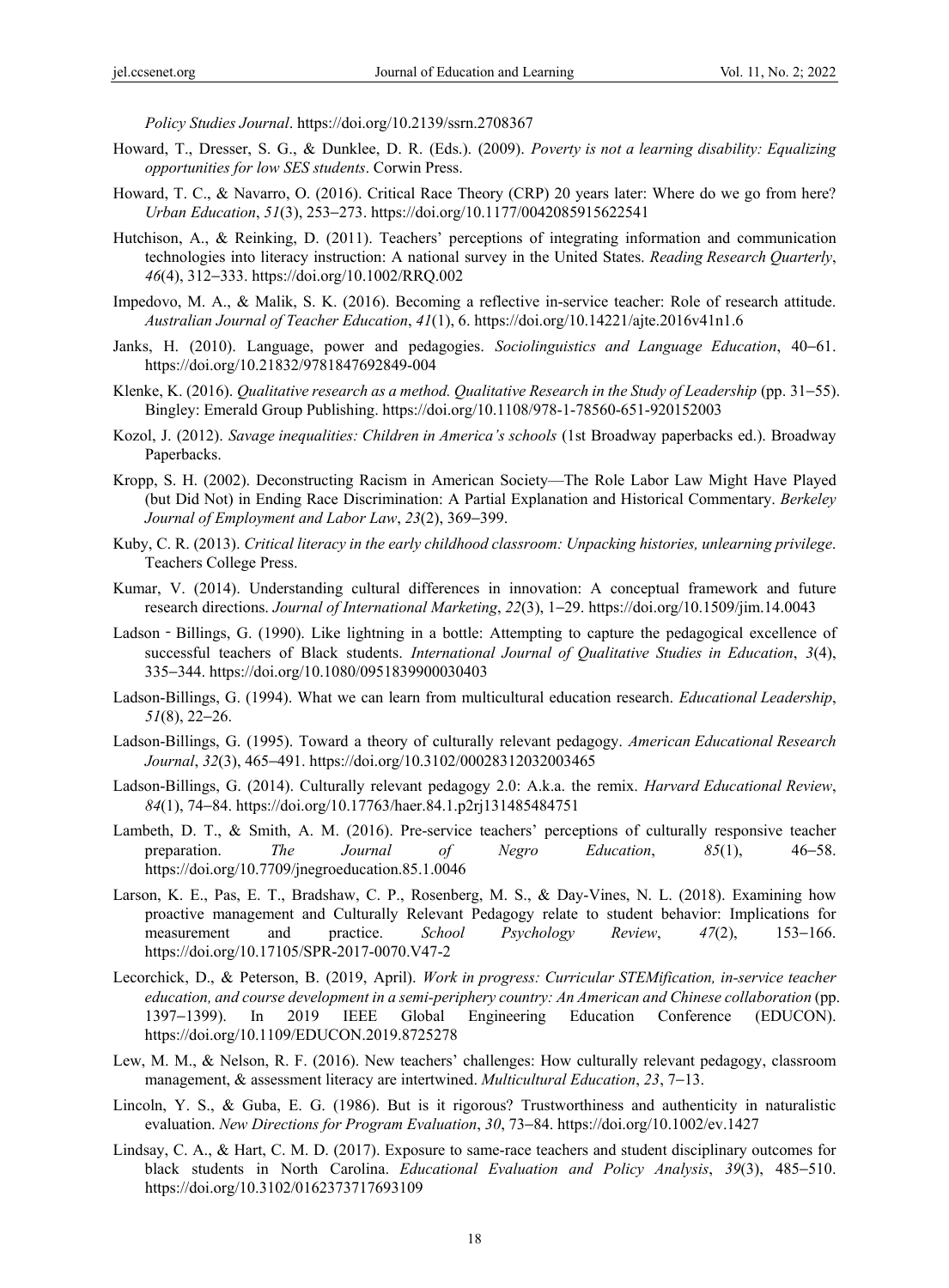- Lodico, M. G., Spaulding, D. T., & Voegtle, K. H. (2010). *Methods in educational research: From theory to practice* (Vol. 28). John Wiley & Sons.
- Lopez, F. A. (2016). Culturally responsive pedagogies in Arizona and Latino students' achievement. *Teacher College Record*, *118*, 42. https://doi.org/10.1177/016146811611800503
- Mallett, C. (2015). *The school-to-prison pipeline: A critical review of the punitive paradigm shift* (Vol. 33). https://doi.org/10.1891/9780826194596
- McFarland, J., Hussar, B., Wang, X., Zhang, J., Wang, K., Rathbun, A., … Mann, F. B. (2018). *The condition of education 2018*. Washington, D.C.: National Center for Education Statistics.
- McMillan, J. H., & Schumacher, S. (2010). *Research in education: Evidence-based inquiry, MyEducationLab series*. Pearson.
- Merriam, S. B., & Grenier, R. S. (2019). *Qualitative research in practice: Examples for discussion and analysis*. John Wiley & Sons.
- Moreno, F. M. G. (2006). *The complexities of the visible: Mexican women's experiences of racism, mestizaje and national identity*. Doctoral dissertation, Goldsmiths College, University of London.
- Murdock, D., & Hamel, E. (2016). I would quit my job: Unpacking pre-service teachers' perceptions of cultural diversity. *International Journal of Critical Pedagogy*, *7*(2), 85−106.
- Murnane, R. J. (2007). Improving the education of children living in poverty. *The Future of Children*, 161−182. https://doi.org/10.1353/foc.2007.0019
- Musu-Gillete, L., Robinson, J., MacFarland, J., KewalRamani, A., Zhang, A., & Wilkinson-Flicker, S. (2016). *Status and trends in the education of racial and ethnic groups 2016*. Washington, D.C.: National Center for Education Statistics.
- Nasir, N. (2002). Identity, Goals, and Learning: Mathematics in Cultural Practice. *Mathematical Thinking and Learning*, *4*(2−3), 213−247. https://doi.org/10.1207/S15327833MTL04023\_6
- National Center for Education Statistics. (2019). *Indicator 6: Elementary and secondary enrollment*. Retrieved from https://nces.ed.gov/programs/raceindicators/indicator\_rbb.asp
- National Education Association. (2018). *Students affected by achievement gaps*. NEA. Retrieved from http://www.nea.org/home/20380.htm
- O'Hara, P., & Council, E. S. P. (2006). *Social inclusion health indicators: A framework for addressing the social determinants of health. Edmonton Social Planning Council*. Retrieved from https://era.library.ualberta.ca/items/969b8b10-06c4-4cef-8bb1-d545acc48d70/view/c46ab661-09c4-4b30-aa 6f-39a496f53129/2006\_socialinclusion.pdf
- Palinkas, L. A., Saldana, L., Chou, C. P., & Chamberlain, P. (2017). Use of research evidence and implementation of evidence-based practices in youth-serving systems. *Children and Youth Services Review*, *83*, 242−247. https://doi.org/10.1016/j.childyouth.2017.11.005
- Pappamihiel, N. E., & Moreno, M. (2011). Retaining Latino Students: Culturally Responsive Instruction in Colleges and Universities. *Journal of Hispanic Higher Education*, *10*(4), 331−344. https://doi.org/10.1177/1538192711410602
- Patel, S. G., Barrera, A. Z., Strambler, M. J., Muñoz, R. F., & Macciomei, E. (2016). The achievement gap among newcomer immigrant adolescents: life stressors hinder latina/o academic success. *Journal of Latinos and Education*, *15*(2), 121−133. https://doi.org/10.1080/15348431.2015.1099529
- Patton, M. Q. (2015). *Qualitative research & evaluation methods: Integrating theory and practice*. Sage Publications.
- Perea, J. F. (2011). *The echoes of slavery: Recognizing the racist origins of the agricultural and domestic worker exclusion from the National Labor Relations Act*. Ohio St. LJ, 72, 95. https://doi.org/10.2139/ssrn.1646496
- Peters, T., Margolin, M., Fragnoli, K., & Bloom, D. (2016). What's race got to do with it?: Preservice teachers and White racial identity. *Current Issues in Education*, *19*(1). Retrieved from http://cie.asu.edu/ojs/index.php/cieatasu/article/view/1661
- Perone, J. S., & Tucker, L. (2003). *An exploration of triangulation of methodologies: Quantitative and qualitative methodology fusion in an investigation of perceptions of transit safety* (No. NCTR-416-08.1). https://doi.org/10.5038/CUTR-NCTR-RR-2001-16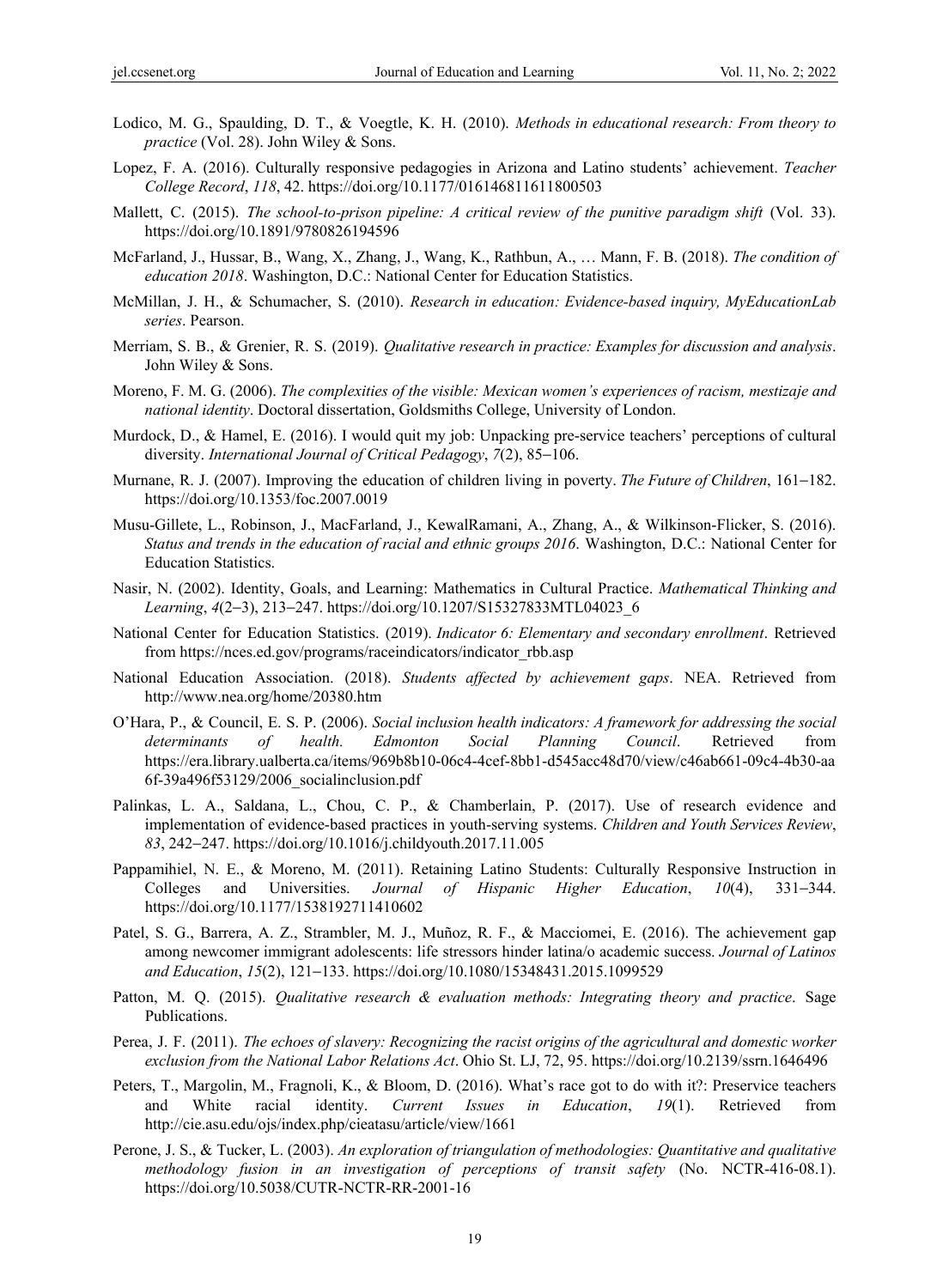- Pezzetti, K. (2017). 'I'm not racist; my high school was diverse!' white pre-service teachers deploy diversity in the classroom. *Whiteness and Education*, *2*(2), 131−147. https://doi.org/10.1080/23793406.2017.1362944
- Phillippi, J., & Lauderdale, J. (2018). A guide to field notes for qualitative research: Context and conversation. *Qualitative Health Research*, *28*(3), 381−388. https://doi.org/10.1177/1049732317697102
- Pierce, L. A. (2017). Teaching multicultural awareness and mentoring minority students. *Journal for Multicultural Education*, *11*(1), 61−68. https://doi.org/10.1108/JME-09-2015-0030
- Public-Impact, U. (2018). *Closing achievement gaps in diverse and low-poverty schools: An action guide for district leaders*. Retrieved from https://www.schools.utah.gov/File/77205ae6-5a76-41aa-af8f-c7551fb130bb
- Rodriguez, C., Parrish, J., & Parks, R. (2017). Unseen differences: Cultural diversity among hispanic and latino students. *College and University*, *92*(3), 14−26.
- Samuals, A. J. (2018). Exploring culturally responsive pedagogy: Teachers' perspectives on fostering equitable and inclusive classrooms. *Sprate Journal*, *27*(1). https://files.eric.ed.gov/fulltext/EJ1166706.pdf
- Shevalier, R., & McKenzie, B. A. (2012). Culturally Relevant Pedagogy as an ethics and care based approach to urban education. *Urban Education*, *47*(6), 1086−1105. https://doi.org/10.1177/0042085912441483
- Sleeter, C. E., & Grant, C. A. (2017). Race, class, gender, and disability in current textbooks. In *The politics of the textbook* (pp. 78−110). Routledge. https://doi.org/10.4324/9781315021089-5
- Smith, A. (2020). Critical Race Theory (CRP): Disruption in Teacher Education Pedagogy. *Journal of Culture and Values in Education*, *3*(1), 52−71. https://doi.org/10.46303/jcve.03.01.4
- Smith, P. S., Trygstad, P. J., & Banilower, E. R. (2016). Widening the gap: Unequal distribution of resources for K–12 science instruction. *Education Policy Analysis Archives*, *24*(8), 8. https://doi.org/10.14507/epaa.24.2207
- Smith, R., & Smith, L. (2018). Qualitative methods. In *Research Methods in Human Rights* (pp. 78−101). Routledge. https://doi.org/10.4324/9781315672632-5
- Spring, J. (2016). *Deculturalization and the struggle for equality: A brief history of the education of dominated cultures in the United States*. Routledge.
- Standing, G. (2011). Workfare and the precariat. *Soundings*, *47*(47), 35−43. https://doi.org/10.3898/136266211795427549
- Stefancic, J., & Delgado, R. (2000). *Critical race theory: The cutting edge*. Harvard: Temple University Press.
- Taie, S., & Goldring, R. (2020). *Characteristics of Public and Private Elementary and Secondary School Teachers in the United States: Results From the 2017*−*2018 National Teacher and Principal Survey First Look* (NCES 2020-142). U.S. Department of Education. Washington, DC: National Center for Education Statistics. Retrieved from https://nces.ed.gov/pubsearch/pubsinfo.asp?pubid=2020142
- Taylor, R., Kumi-Yeboah, A., & Ringlaben, R. P. (2016). Pre-service teachers' perceptions towards multicultural education & teaching of culturally & linguistically diverse learners. *Multicultural Education Review*, *23*(3), 42−48. Retrieved from http://cupdx.idm.oclc.org/login?url=https://search-proquest-com.cupdx.idm.oclc.org/docview/1836887540? accountid=10248
- Taylor, S. J., Bogdan, R., & DeVault, M. (2015). *Introduction to qualitative research methods: A guidebook and resource*. John Wiley & Sons.
- Valeriu, D. (2017). Teacher training for multicultural classroom teaching. *Euromentor Journal*, *8*(4), 71−81.
- Vescio, V. (2016). An equal chance at success: Culturally Relevant Pedagogy practices address students' differing needs. *The Learning Forward Journal*, *37*(3). Retrieved from https://learningforward.org/journal/october-2016-issue/an-equal-chance-at-success/
- Villarreal, A. (2018). *Seven Principles for Effective Professional Development for Diverse Schools*. IDRA. Retrieved that the contract of the contract of the contract of the contract of the contract of the contract of the contract of the contract of the contract of the contract of the contract of the contract of the contract of https://www.idra.org/resource-center/seven-principles-for-effective-professional-development-for-diverse-s chools/
- Wagner, C. (2017). *School segregation then & now*. Center for Public Education (January 2017).
- Wells, A. S., Fox, L., & Cordova-Cobo, D. (2016). How racially diverse schools and classrooms can benefit all